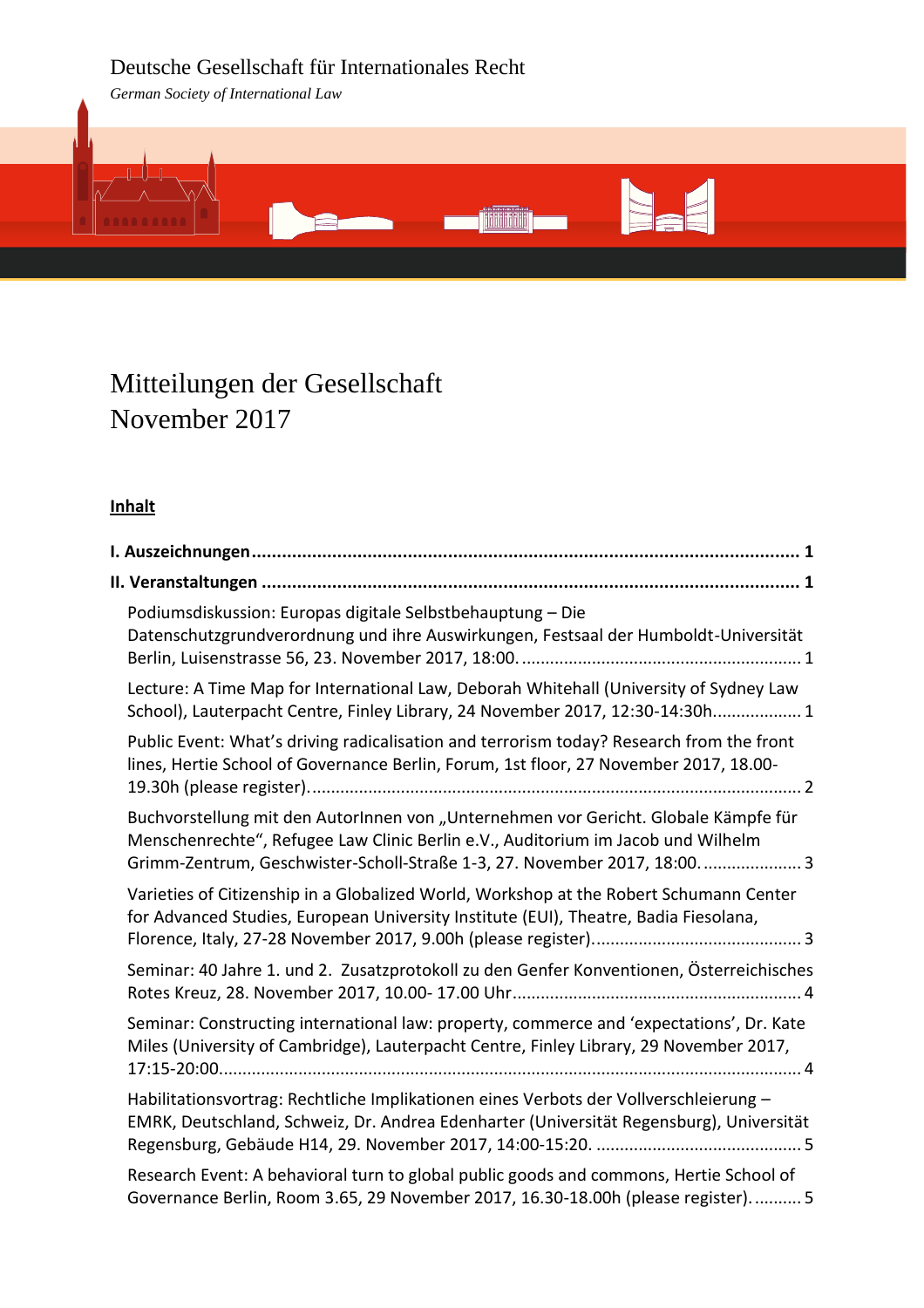| Public Event: The return of civic activism. How a new generation of civil society activists<br>answers democratic challenges, Hertie School of Governance Berlin, Forum, 29 November                                                                                                                                                                        |
|-------------------------------------------------------------------------------------------------------------------------------------------------------------------------------------------------------------------------------------------------------------------------------------------------------------------------------------------------------------|
| Thomas Franck Lecture von Angelika Nußberger: From high hopes to disillusionment?<br>Human rights protection in Europe in an ever more hostile environment, KFG Berlin<br>Potsdam Research Group "The International Rule of Law - Rise or Decline?", Juristische<br>Fakultät der Humboldt-Universität Berlin, UL 9, 213, 30 November 2017, 18.15-20.00h.  5 |
| Gastvortrag von Prof. Dr. Christian Calliess: "Einheit und Differenz in der EU der Zukunft -<br>Überlegungen im Lichte des aktuellen Weißbuch-Prozesses der Europäischen<br>Kommission", Das Promotionskolleg der European Law School und das Walter Hallstein-<br>Institut für Europäisches Verfassungsrecht, Festsaal der Humboldt-Universität,           |
| Public Event: European security and defence cooperation: What's next?, Hertie School of<br>Governance Berlin, Auditorium Friedrichstrasse, 4th floor, 30 November 2017, 12.00-                                                                                                                                                                              |
| OPERATION FRIEDEN - Was kann strategische Vorausschau zur Früherkennung und<br>Krisenprävention beitragen?, Vertretung des Landes Rheinland-Pfalz, In den<br>Ministergärten 6, 10117 Berlin, 30. November 2017, 17 Uhr (anmeldepflichtig)7                                                                                                                  |
| Thomas Franck Lecture von Andrea Bianchi: The Unbearable Lightness of International<br>Law, KFG Berlin Potsdam Research Group "The International Rule of Law - Rise or<br>Decline?", Law Faculty of Humboldt University, UL 9, 213, 4 December 2017, 18.15-<br>20.00h.                                                                                      |
| The Headscarves Cases - can we really harmonize Fundamental Rights in the EU?, Prof.<br>Eleanor Spaventa (Durham University), University of Fribourg, Miséricorde, Room Jäggi<br>(MIS 4112), Avenue de l'Europe 20, 5 December 2017, 17.15-18.45h 8                                                                                                         |
| Vortrag: Datenschutz - ein verkanntes Grundrecht und seine besten Feinde, Dr. Stefan<br>Brink (Land Baden-Württemberg), Universität Trier, Campus 1, 05. Dezember 2017, 18:30-                                                                                                                                                                              |
| Research Event: Transitional justice in times of economic collapse: a case study, Hertie<br>School of Governance Berlin, 6 December 2017, time and location tbd (registration                                                                                                                                                                               |
| Public Event: Rebooting the EU: Which lessons from Trump, Brexit and the euro-area<br>crisis?, Hertie School of Governance, Forum 1st floor, 6 December 2017, 18.30-20.00h                                                                                                                                                                                  |
| Human Dignity and Human Security in Times of Terrorism Conference, T.M.C. Asser<br>Instituut and the International Association of Constitutional Law (IACL), R.J.<br>Schimmelpennincklaan 20-22, 2517 JN The Hague, Netherlands, 14 December 2017, 9.00h                                                                                                    |
| Research Event: Beyond the inter-governmental Union? Towards the accountable and<br>sustainable integration of core state powers, Hertie School of Governance Berlin, 14-15                                                                                                                                                                                 |
| Vortrag von Prof. David Bilchitz: Should Non-state Actors Have Directly Applicable<br>Fundamental Rights Obligations? A Philosophical Exploration, Law & Society Lecture                                                                                                                                                                                    |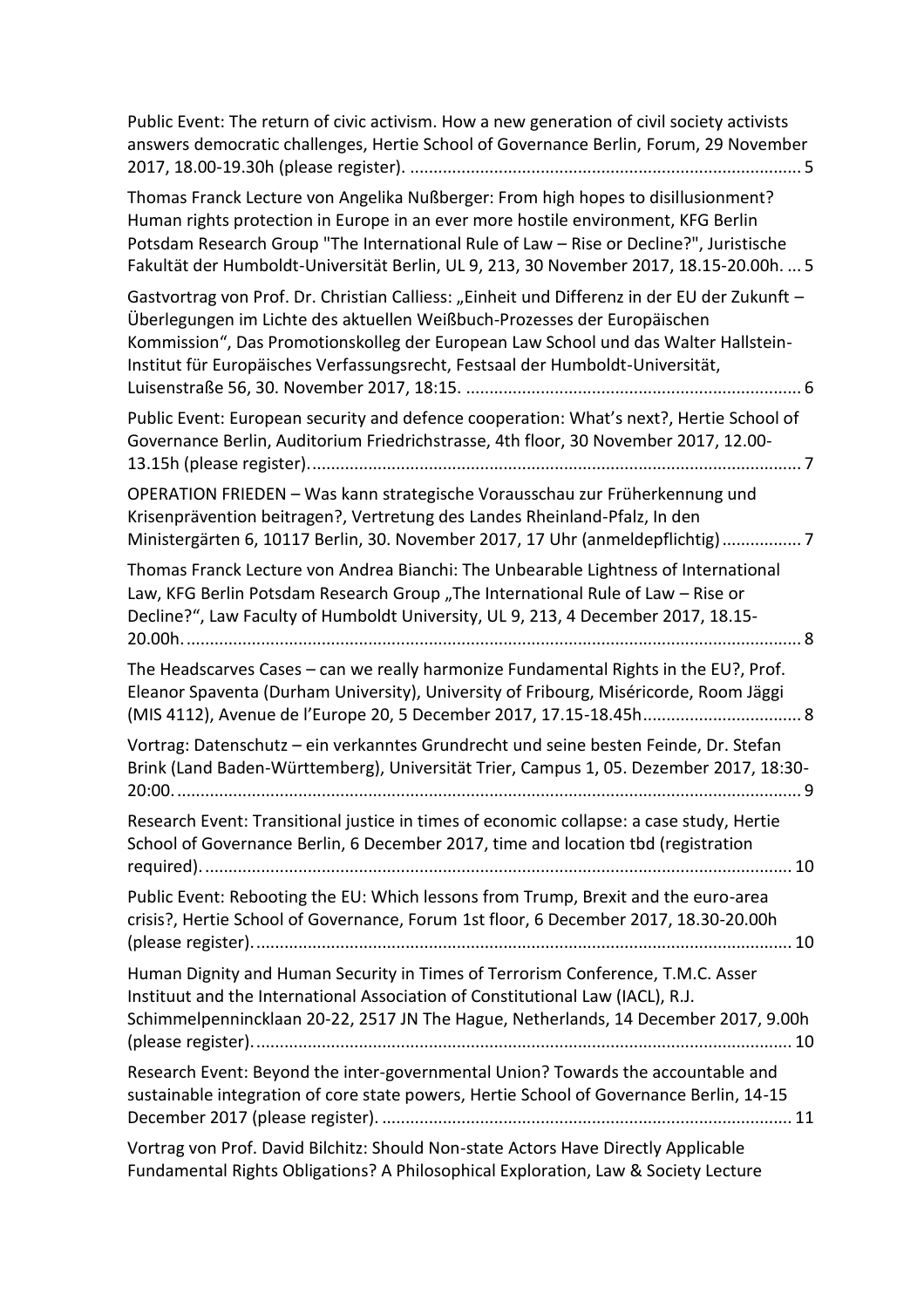| Series, Juristische Fakultät der Humboldt-Universität, UL 9, E25, 23. Januar 2017, 18:15-                                                                                                                                                                              |
|------------------------------------------------------------------------------------------------------------------------------------------------------------------------------------------------------------------------------------------------------------------------|
|                                                                                                                                                                                                                                                                        |
| Zwei Stellen als Volljurist*in (100%), Centrum für Europäische Politik, Stiftung                                                                                                                                                                                       |
| Eine themenoffene Forschungsstelle im Arbeitsbereich von Armin von Bogdandy, Max-<br>Planck-Institut für ausländisches öffentliches Recht und Völkerrecht (Bewerbungsfrist 30.                                                                                         |
| Eine Stelle als wissenschaftliche*r Mitarbeiter*in (50%), Universität Münster, Lehrstuhl für<br>öffentliches Recht, Prof. Dr. Oliver Lepsius (Bewerbungsfrist: 6. Dezember 2017)  14                                                                                   |
| One Position as Junior Research Fellow in Public International Law, University of Bonn,                                                                                                                                                                                |
| Zwei Stellen als Wissenschaftliche*r Mitarbeiter*in (halbtags), Rheinische Friedrich-<br>Wilhelms-Universität Bonn (Bewerbungsfrist 15. Dezember 2017)  16                                                                                                             |
| Eine Stelle als wissenschaftliche*r Mitarbeiter*in (50%), Friedrich-Schiller-Universität Jena,<br>Lehrstuhl für Öffentliches Recht, Europarecht, Völkerrecht und internationales<br>Wirtschaftsrecht, Prof. Dr. Christoph Ohler (Bewerbungsfrist: 15. Januar 2018)  17 |
|                                                                                                                                                                                                                                                                        |
|                                                                                                                                                                                                                                                                        |
| Call for Papers Conference: Latin America and International Law, Universität Hamburg                                                                                                                                                                                   |
| ESIL IGIEL - Call for Papers: International law on sustainable development, climate change<br>and environmental protection in times of disorder and contestation, Hebrew University of<br>Jerusalem, 28 February - 1 March 2018 (Deadline: 15 December 2017).  20      |
| ESIL IGILTP - Call for Papers: Transcendent principles and pluralism in international law:<br>the complex, the simple, and the universal, Manchester, 13-15 September 2018 (Deadline:                                                                                  |
| The law behind rule of law transfers - GoJIL Call for papers, Goettingen Journal of                                                                                                                                                                                    |
| Call for Papers - ESIL Annual Conference 2018, Manchester: 'International law and                                                                                                                                                                                      |
|                                                                                                                                                                                                                                                                        |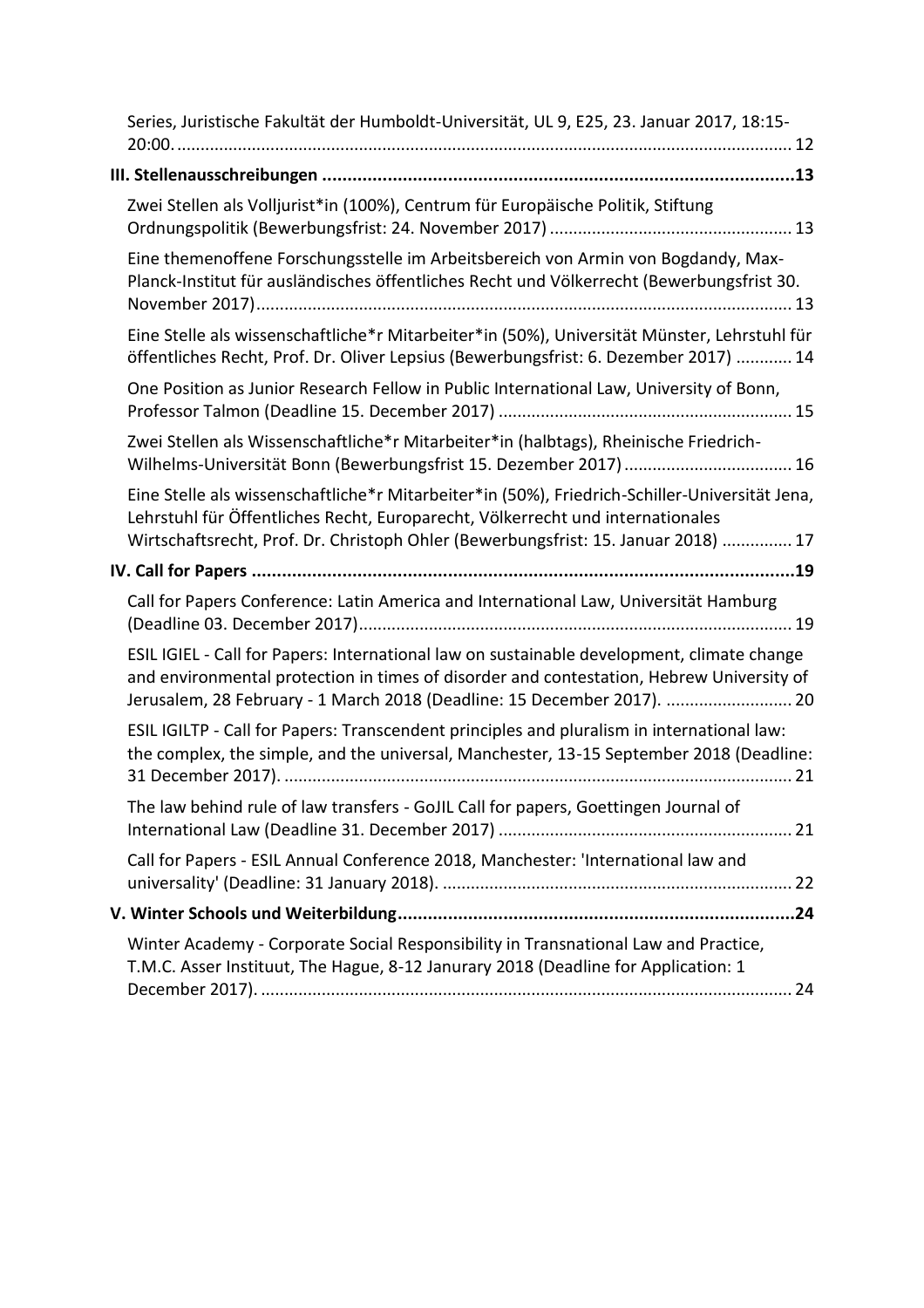#### **I. Auszeichnungen**

<span id="page-3-0"></span>Professor Michael Bothe wurde von der Internationalen Rotkreuz- und Rothalbmond-Bewegung die Henry-Dunant-Medaille verliehen.

Mehr Informationen hier: [https://aktuelles.uni-frankfurt.de/menschen/henry-dunant](https://aktuelles.uni-frankfurt.de/menschen/henry-dunant-medaille-fuer-voelkerrechtler-michael-bothe/)[medaille-fuer-voelkerrechtler-michael-bothe/](https://aktuelles.uni-frankfurt.de/menschen/henry-dunant-medaille-fuer-voelkerrechtler-michael-bothe/)

### **II. Veranstaltungen**

<span id="page-3-2"></span><span id="page-3-1"></span>**Podiumsdiskussion: Europas digitale Selbstbehauptung – Die Datenschutzgrundverordnung und ihre Auswirkungen, Festsaal der Humboldt-Universität Berlin, Luisenstrasse 56, 23. November 2017, 18:00.**

Der Geltungsbeginn der Datenschutzgrundverordnung naht. Ist damit der Europäischen Union der große Wurf zu ihrer digitalen Selbstbehauptung gelungen oder verlagert die Verordnung lediglich bekannte Probleme auf die europäische Ebene? Welche Rolle nehmen die Mitgliedstaaten zukünftig ein? Und taugt das europäische Datenschutzrecht als Blaupause im Spannungsfeld der Interessen globaler Akteure und konkurrierender hoheitlicher Regelwerke? Diese und weitere Fragen geben genügend Anlass, mit prominenten Akteuren aus Politik, Wirtschaft und Wissenschaft über die Datenschutzgrundverordnung und ihre Auswirkungen in Deutschland, Europa und darüber hinaus zu diskutieren.

Mehr Informationen hier:<https://eifert.rewi.hu-berlin.de/doc/datenschutzgrundvo-a4-.pdf>

\*\*\*

# <span id="page-3-3"></span>**Lecture: A Time Map for International Law, Deborah Whitehall (University of Sydney Law School), Lauterpacht Centre, Finley Library, 24 November 2017, 12:30-14:30h.**

#### **Lecture summary:**

Hannah Arendt was a German-Jewish witness of the grand infamies of the twentiethcentury, a classicist, a political theorist, a social commentator and a cartographer of time. In that last capacity, she presents the international lawyer with a set of concepts to gauge the meaning of international legal time, its relationship to international history, and the part of international law in triggering new historical cycles. Three concepts developed by her stand out for how an international lawyer might reconceive the part of international law in international history and importantly, against catastrophic world tragedies that ask for innovative regulatory response, its redesign. The concepts of a time-gap, time-sequence and the cyclical rhythm and repetition of revolution present possible coordinates for drawing a time-map for international law.

The question raised here follows Arendt to ask what might a time-map for international law look like if international lawyers notice the gaps, rhythm and sequences that set and re-set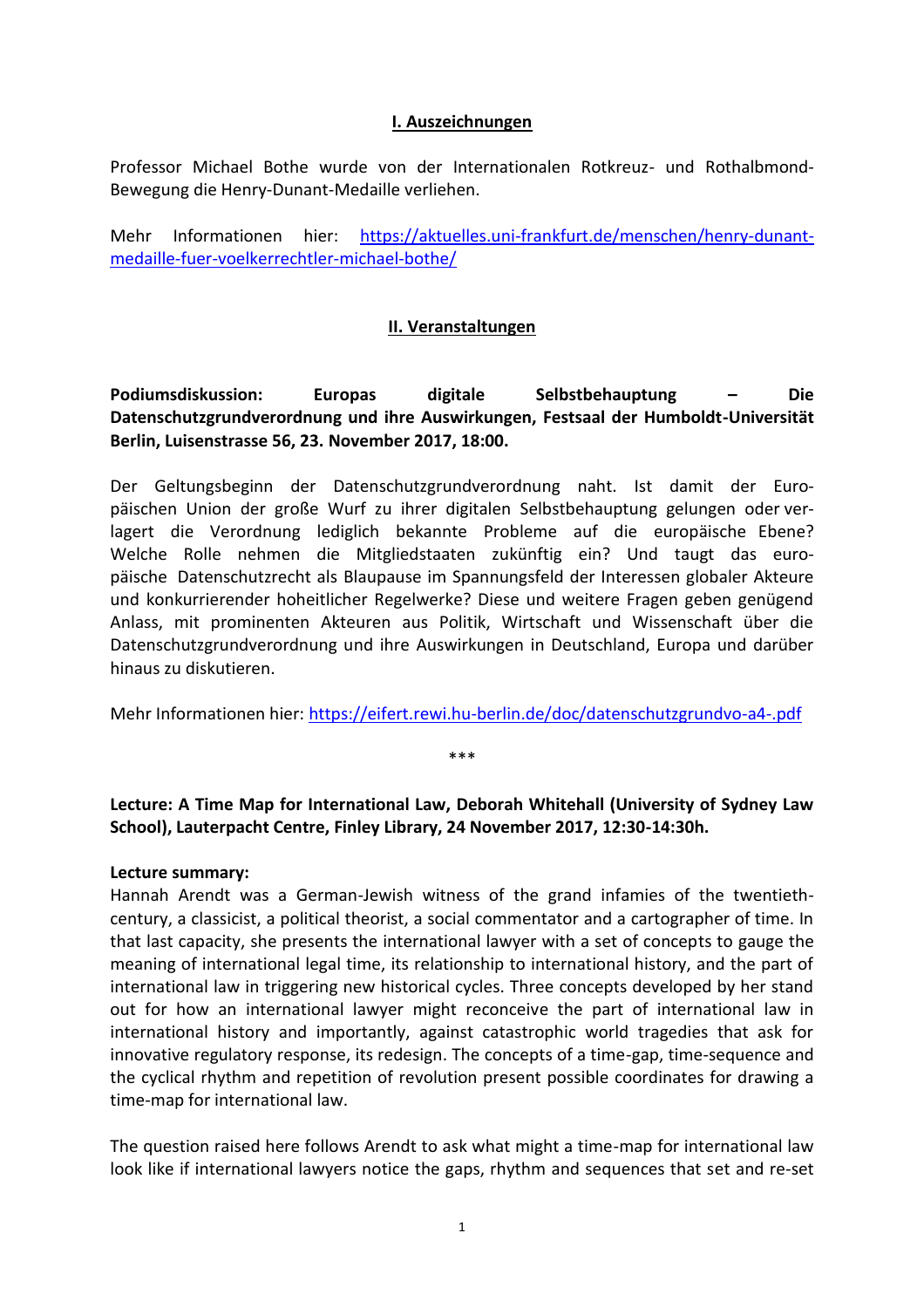their part in international historical time? Starting in Potsdam, in 1945, settles the question of a time-map on a series of lines and boundaries that restarted time then under the auspice of international agreement.

#### **Deborah Whitehall:**

Deborah Whitehall is a lecturer at the University of Sydney Law School. Her research considers the intellectual history of the twentieth century to reflect on the normative and institutional progressions of international law. Key thematic interests include French and German social thought and political theory after 1914; alternative histories of human rights; international legal theories and international legal histories. Oxford University Press will publish her book about Hannah Arendt and the alternative histories of human rights in 2018. She is a graduate of the University of Queensland, the University of Oxford and the University of Melbourne. She was previously associate to the Hon. S.M. Kiefel AC, a solicitor at Mallesons Stephen Jaques, and a Principal Solicitor (Human Rights) for the Victorian government.

More Information here: [http://www.lcil.cam.ac.uk/events/lcil-friday-lecture-time-map](http://www.lcil.cam.ac.uk/events/lcil-friday-lecture-time-map-international-law-dr-deborah-whitehall)[international-law-dr-deborah-whitehall](http://www.lcil.cam.ac.uk/events/lcil-friday-lecture-time-map-international-law-dr-deborah-whitehall)

\*\*\*

<span id="page-4-0"></span>**Public Event: What's driving radicalisation and terrorism today? Research from the front lines, Hertie School of Governance Berlin, Forum, 1st floor, 27 November 2017, 18.00- 19.30h (please register).**

Academic wisdom states that there is no single pathway to radicalization and terrorism. How could any single framework account for the seemingly infinite variation of psychological features, political grievances, personal motives, social settings, historical conditions and life circumstances implicated in the trajectories of terrorists? Put like that, working towards a general model seems to be a futile endeavor. The alternative, however, is problematic: terrorist profiles are notoriously elusive and there is currently no stable set of risk factors associated with radicalization and terrorist involvement. In fact, evidence suggests indicators are context-specific and multifinal, challenging practitioners tasked with risk assessment. Using evidence from a 3-year EU-funded study of lone terrorism actors, **Noémie Bouhana** will speak about her work developing a general, cross-ideology model of radicalization, suggesting a way forward for individual terrorism risk analysis.

This is the second installment of the new lecture series **'Frontline research on terrorism'** at the Hertie School. The threat of terrorism is widely seen as one of the most pressing issues of our times. Yet the debate continues to be dominated by rumors, subjective opinions and emotions, rather than scientifically established facts. To strengthen the basis for political decision making, the event series aims to provide a realistic view of current and future scenarios based on the scientific findings of experts who study terrorism.

More information here: [https://www.hertie-school.org/en/2017-11-27\\_meta](https://www.hertie-school.org/en/2017-11-27_meta-mechanisms_of_radicalisation_and_terrorism/)mechanisms of radicalisation and terrorism/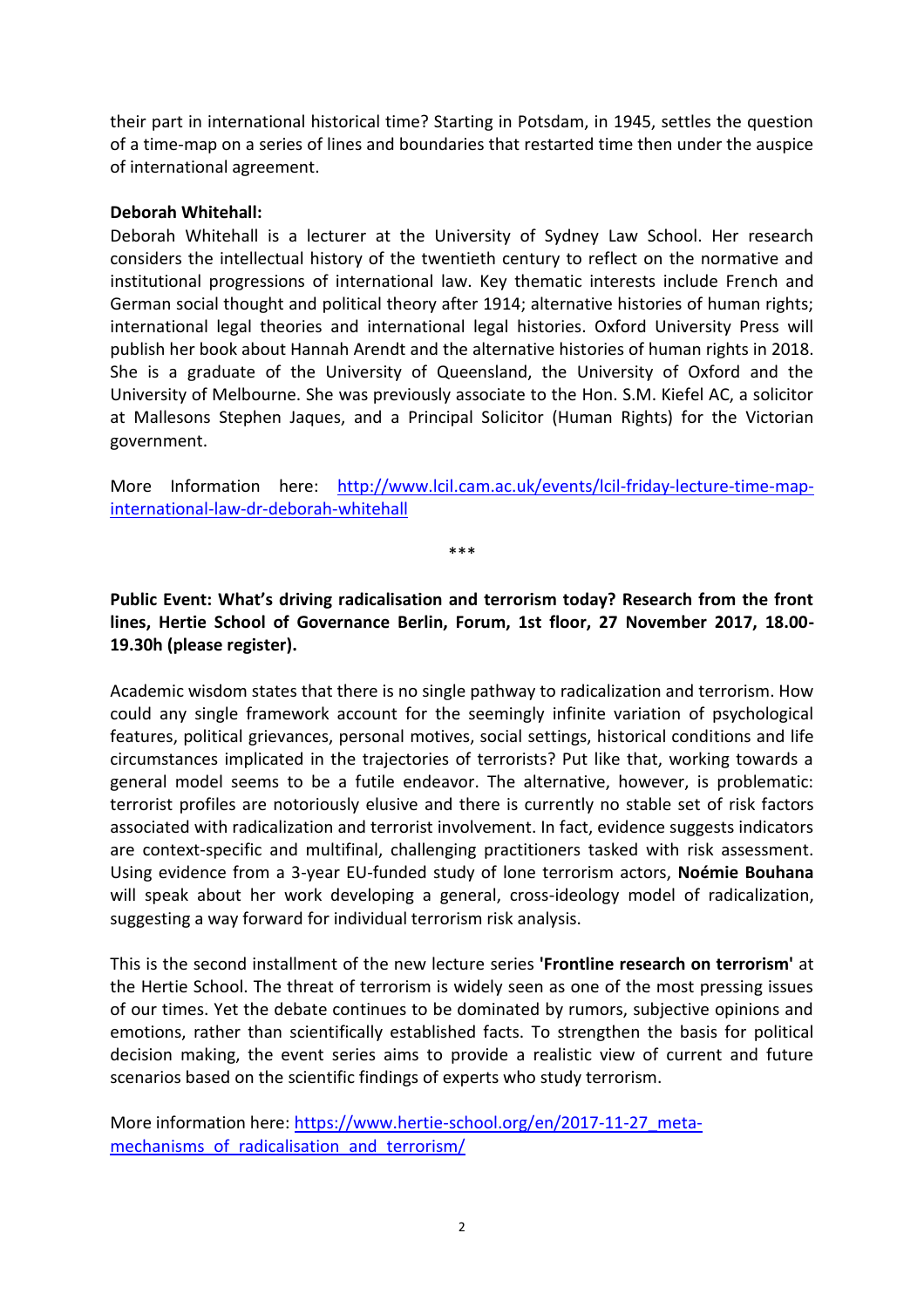<span id="page-5-0"></span>**Buchvorstellung mit den AutorInnen von "Unternehmen vor Gericht. Globale Kämpfe für Menschenrechte", Refugee Law Clinic Berlin e.V., Auditorium im Jacob und Wilhelm Grimm-Zentrum, Geschwister-Scholl-Straße 1-3, 27. November 2017, 18:00.**

Wolfgang Kaleck (Generalsekretär des ECCHR - European Center for Constitutional and Human Rights)

Miriam Saage-Maaß (Leiterin des Programmbereichs "Wirtschaft und Menschenrechte" ECCHR - European Center for Constitutional and Human Rights)

Adriana Kessler (Geschäftsführerin von JUMEN e.V. - Juristische Menschenrechtsarbeit in Deutschland)

(Moderation: Moheb Shafaqyar Refugee Law Clinic Berlin)

Im September 2012 sterben bei einem Brand in einer Textilfabrik im pakistanischen Karachi 260 Arbeiterinnen und Arbeiter. Dieser spektakuläre Fall ist nur ein Beispiel von unzähligen. Täglich werden Menschen und natürliche Ressourcen durch Unternehmen auf der ganzen Welt ausgebeutet, oft mit tödlichen Konsequenzen. Dieses Mal verstummt der Aufschrei nicht. Die Betroffenen wehren sich dagegen, dass westliche Unternehmen von den billigen Arbeitskräften in Südasien profitieren, aber keinerlei Sorge für deren Sicherheit tragen. Sie verklagen den deutschen Bekleidungsdiscounter KiK und werden dabei von Berliner Menschenrechtsanwälten unterstützt: Sie wollen, dass transnationale Firmen für die Arbeitsbedingungen in ihren Tochter- und Zulieferbetrieben im Ausland verantwortlich gemacht werden können. Dafür wird die pakistanische Delegation ihre Stimme beim Prozess im Frühjahr 2016 vor dem Landgericht Dortmund deutlich vernehmbar erheben. Das Autorenduo beschreibt anhand seiner Fälle – neben KiK auch gegen Pharmafirmen, gegen Nestlé, die Danzer Group und das Ingenieurunternehmen Lahmeyer – die Arbeit ihrer Menschenrechtsorganisation ECCHR, ihre Hoffnungen, Niederlagen, Erfolge und vor allem, was jeder vom Widerstand im globalen Süden lernen kann: Neben den juristischen Mitteln zwingen Boykotte, Streiks und Proteste die Firmen endlich zum Umdenken.

Mehr Informationen hier:<https://www.facebook.com/events/300747117090845/>

<span id="page-5-1"></span>**Varieties of Citizenship in a Globalized World, Workshop at the Robert Schumann Center for Advanced Studies, European University Institute (EUI), Theatre, Badia Fiesolana, Florence, Italy, 27-28 November 2017, 9.00h (please register).**

\*\*\*

This event seeks to understand the varieties of citizenship in a globalized world. It celebrates the continuous geographical and thematic expansion of GLOBALCIT, the successor of EUDO Citizenship since 2017, and creates synergies with the Global Citizenship Governance Project based at the EUI and the WZB Berlin.

Discussing new findings and evolving research agendas, the conference explores: (a) patterns of variation among countries with regard to their citizenship regimes; (b) global trends in citizenship reform and diffusion processes of citizenship policies; and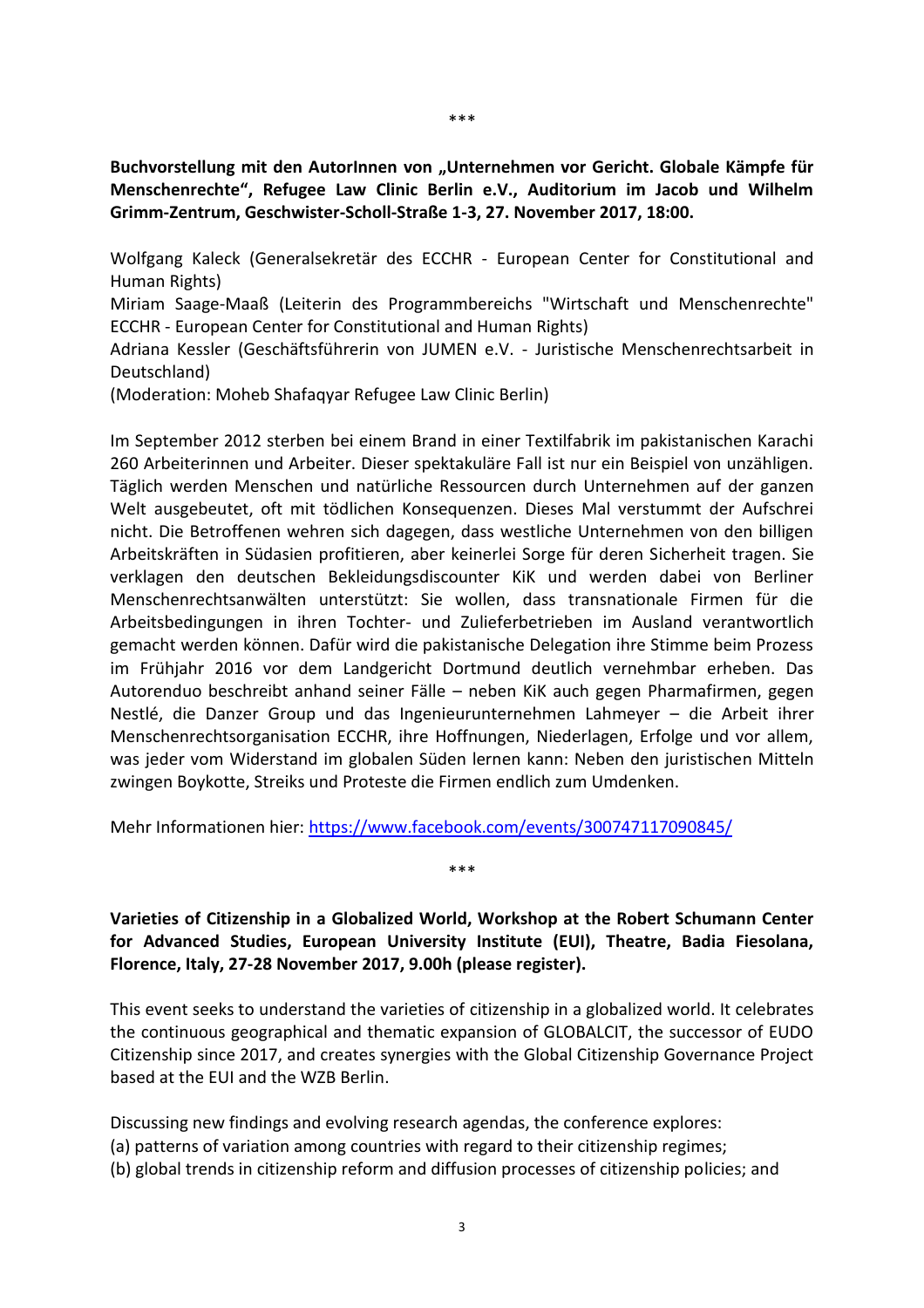(c) opportunities that new emerging technologies create to existing frameworks of citizenship.

More information here: [https://www.wzb.eu/de/veranstaltungen/varieties-of-citizenship-in](https://www.wzb.eu/de/veranstaltungen/varieties-of-citizenship-in-a-globalised-world)[a-globalised-world](https://www.wzb.eu/de/veranstaltungen/varieties-of-citizenship-in-a-globalised-world)

\*\*\*

## <span id="page-6-0"></span>**Seminar: 40 Jahre 1. und 2. Zusatzprotokoll zu den Genfer Konventionen, Österreichisches Rotes Kreuz, 28. November 2017, 10.00- 17.00 Uhr**

Dienstag 28. November 2017, 10:00 bis 17:00 Uhr, Österreichisches Rotes Kreuz Generalsekretariat, Wiedner Hauptstraße 32, 1040 Wien

Weitere Details zu den Inhalten des Seminartages entnehmen Sie bitte dem Programmheft. Zur weiteren Planung wird um Anmeldung bis spätestens 20. November 2017 per E-Mail an recht(at)roteskreuz.at gebeten!

Weitere Informationen hier: [https://voelkerrecht.uni-graz.at](https://voelkerrecht.uni-graz.at/)

\*\*\*

## <span id="page-6-1"></span>**Seminar: Constructing international law: property, commerce and 'expectations', Dr. Kate Miles (University of Cambridge), Lauterpacht Centre, Finley Library, 29 November 2017, 17:15-20:00.**

In the interests of fostering interdisciplinary interactions which might not otherwise occur, the Global Legal Histories Project is inaugurating a regular work-in-progress (WIP) seminar for junior and early-career researchers.

Some sessions will be devoted to discussion of new, published work in the field, and others to the sharing of works-in-progress, whether draft articles, chapters or book prospectuses, with a core group of scholars from a variety of disciplines.

Over time, we hope to develop a community of scholars who engage in sustained dialogue about each other's research and also about broader methodological or thematic questions that cut across the fields of global, international and imperial histories, and histories of political thought, with legal dimensions. We also encourage work which otherwise bears on law and ordering across borders. Many of us focus primarily in the 18th–20th century, but earlier periods are also welcome.

If you are interested in receiving updates and term cards, please contact Dr Megan Donaldson (md718@cam.ac.uk)

More Information here: [http://www.lcil.cam.ac.uk/events/legal-histories-beyond-state](http://www.lcil.cam.ac.uk/events/legal-histories-beyond-state-work-progress-seminar-session-2-dr-kate-miles-constructing-inter)[work-progress-seminar-session-2-dr-kate-miles-constructing-inter](http://www.lcil.cam.ac.uk/events/legal-histories-beyond-state-work-progress-seminar-session-2-dr-kate-miles-constructing-inter)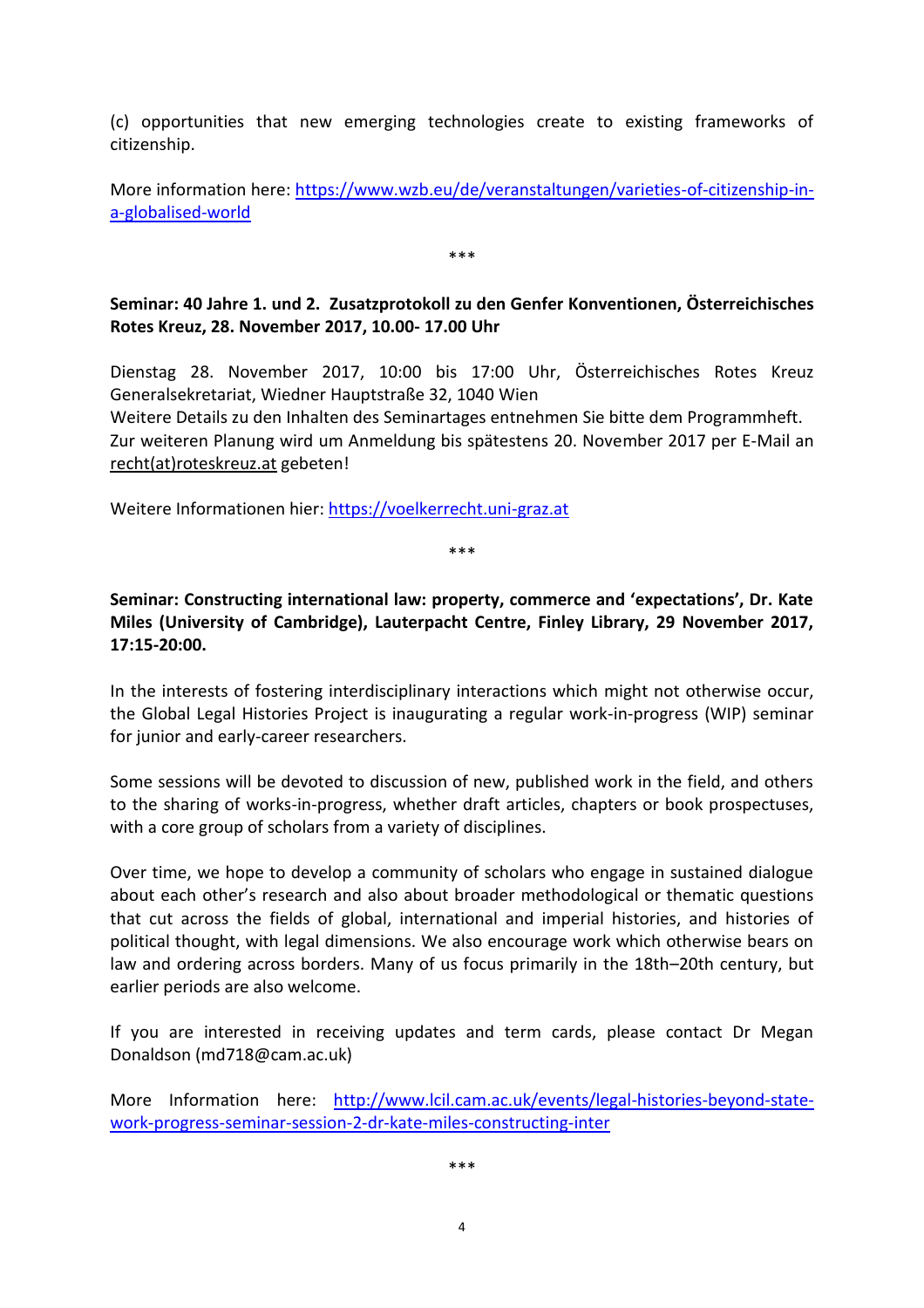<span id="page-7-0"></span>**Habilitationsvortrag: Rechtliche Implikationen eines Verbots der Vollverschleierung – EMRK, Deutschland, Schweiz, Dr. Andrea Edenharter (Universität Regensburg), Universität Regensburg, Gebäude H14, 29. November 2017, 14:00-15:20.**

Mehr Informationen hier: [http://www.uni](http://www.uni-regensburg.de/rechtswissenschaft/fakultaet/veranstaltungen/mitteilung/813326.html)[regensburg.de/rechtswissenschaft/fakultaet/veranstaltungen/mitteilung/813326.html](http://www.uni-regensburg.de/rechtswissenschaft/fakultaet/veranstaltungen/mitteilung/813326.html)

\*\*\*

<span id="page-7-1"></span>**Research Event: A behavioral turn to global public goods and commons, Hertie School of Governance Berlin, Room 3.65, 29 November 2017, 16.30-18.00h (please register).**

A talk by **Anne van Aaken** (Sankt Gallen University). An initiative of the **European & Global Governance Research Cluster** at the Hertie School of Governance.

To register, please send an e-mail to Andrea Derichs (derichs[at]hertie-school[dot]org).

More information here: [https://www.hertie-school.org/en/events/event-detail/event/a](https://www.hertie-school.org/en/events/event-detail/event/a-behavioral-turn-to-global-public-goods-and-commons/)[behavioral-turn-to-global-public-goods-and-commons/](https://www.hertie-school.org/en/events/event-detail/event/a-behavioral-turn-to-global-public-goods-and-commons/)

\*\*\*

<span id="page-7-2"></span>**Public Event: The return of civic activism. How a new generation of civil society activists answers democratic challenges, Hertie School of Governance Berlin, Forum, 29 November 2017, 18.00-19.30h (please register).**

Civil society organizations promoting open society enjoyed enormous expansion in the developing and post-Communist worlds of the 1990s. Today, they face serious contestation from groups with different values and states that fear their legitimacy and want to control them, as well as persistent underfunding. What new actions are civil society groups taking, how are governments reacting to these and which groups should the international community support? Join us for a discussion with authors of a recent Carnegie Europe report, **Civic Activism in Flux**, and with Helmut K. Anheier, President of the Hertie School of Governance and co-author of a **report for the G20** on enabling policy environments for civil society.

More information here: [https://www.hertie-school.org/en/2017-11-](https://www.hertie-school.org/en/2017-11-29_civil_society_strikes_back/) 29 civil society strikes back/

<span id="page-7-3"></span>**Thomas Franck Lecture von Angelika Nußberger: From high hopes to disillusionment? Human rights protection in Europe in an ever more hostile environment, KFG Berlin Potsdam Research Group "The International Rule of Law – Rise or Decline?", Juristische Fakultät der Humboldt-Universität Berlin, UL 9, 213, 30 November 2017, 18.15-20.00h.**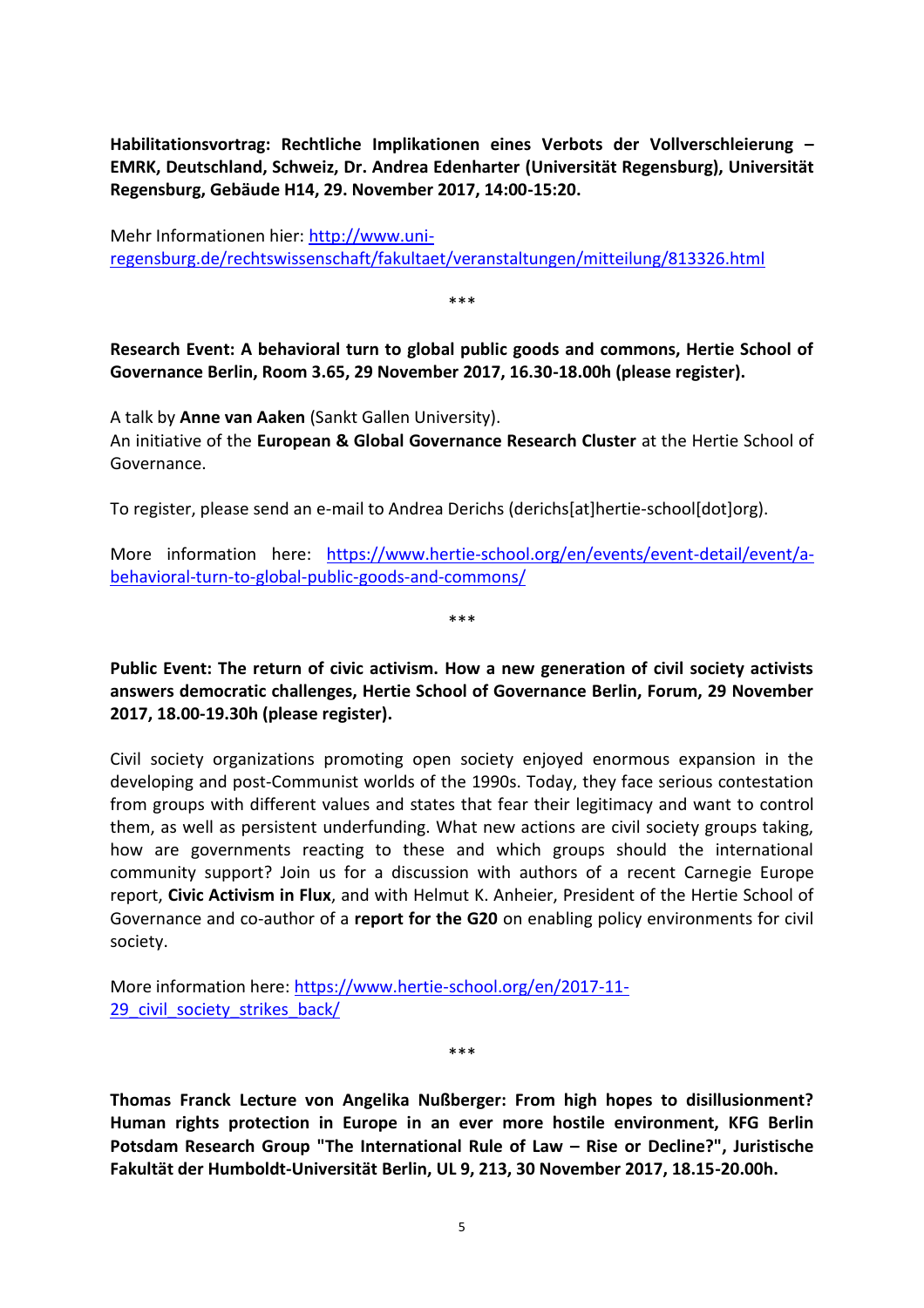Angelika Nußberger is the German judge at the European Court of Human Rights and since February 2017 Vice-President of the court. She is a professor for constitutional, international and comparative law at the University of Cologne where she is also the director of the Institute of Eastern European Law. From 2004 to 2010, she was member of the Committee of Experts on the Application of Conventions and Recommendations of the International Labour Organisation, and from 2006 to 2010 substitute member of the Venice Commission of the Council of Europe. Her areas of research include the development of the constitutional jurisdiction, the influence of public international law on the development of the law in central and Eastern Europe, international social law, and the transformation of the social security systems in the states of central and Eastern Europe.

More information here:

[http://kfgintlaw.de/News%20and%20Events/news\\_einzel.php?ID=95](http://kfgintlaw.de/News%20and%20Events/news_einzel.php?ID=95)

<span id="page-8-0"></span>Gastvortrag von Prof. Dr. Christian Calliess: "Einheit und Differenz in der EU der Zukunft – **Überlegungen im Lichte des aktuellen Weißbuch-Prozesses der Europäischen Kommission", Das Promotionskolleg der European Law School und das Walter Hallstein-Institut für Europäisches Verfassungsrecht, Festsaal der Humboldt-Universität, Luisenstraße 56, 30. November 2017, 18:15.**

\*\*\*

Im März diesem Jahres hat die Europäische Kommission anlässlich des 60. Jahrestags der Gründung der Europäischen Union ihr Weißbuch zur Zukunft Europas vorgestellt, in dem sie fünf Szenarien für die Zukunft Europas diskutiert. Die Kommission möchte einen Prozess anstoßen, in dem Mitgliedstaaten und Bürger sich darüber klarwerden, welche EU sie wollen und welchen Weg die europäische Integration einschlagen soll. Professor Calliess wird den Weißbuch-Prozess in seinem Vortrag analysieren und Überlegen dazu anstellen, wie sich die EU im Spannungsfeld von Einheit und Differenz in der Zukunft entwickeln könnte. Dabei wird auch die Rede zur Lage der Union des Kommissionspräsidenten Jean-Claude Juncker vom 13. September 2017 sowie die Sorbonne-Rede des französischen Präsidenten Emmanuel Macron vom 27. September 2017 eine Rolle spielen.

Professor Calliess ist für die Zeit seiner Tätigkeit in Brüssel von der Freien Universität Berlin beurlaubt worden. Er ist dort seit 2008 Lehrstuhlinhaber für Öffentliches Recht und Europarecht sowie Inhaber eines Jean-Monnet-Lehrstuhl für Europäische Integration. Prof. Calliess war einer der Prozessbevollmächtigten im ESM- und EZB/OMT-Verfahren vor dem BVerfG und dem EuGH. Er forscht und publiziert zu Themen des Europarechts, des Verfassungsrechts und des Umweltrechts und hat in Zusammenarbeit mit Professor Dr. Matthias Ruffert die fünfte Auflage des Kommentars zum EU-Recht "Das Verfassungsrecht der Europäischen Union mit Europäischer Grundrechtecharta" veröffentlicht.

Mehr Informationen hier: [https://www.european-law](https://www.european-law-school.eu/de/veranstaltungen/gastvortrag-von-prof-dr-christian-calliess)[school.eu/de/veranstaltungen/gastvortrag-von-prof-dr-christian-calliess](https://www.european-law-school.eu/de/veranstaltungen/gastvortrag-von-prof-dr-christian-calliess)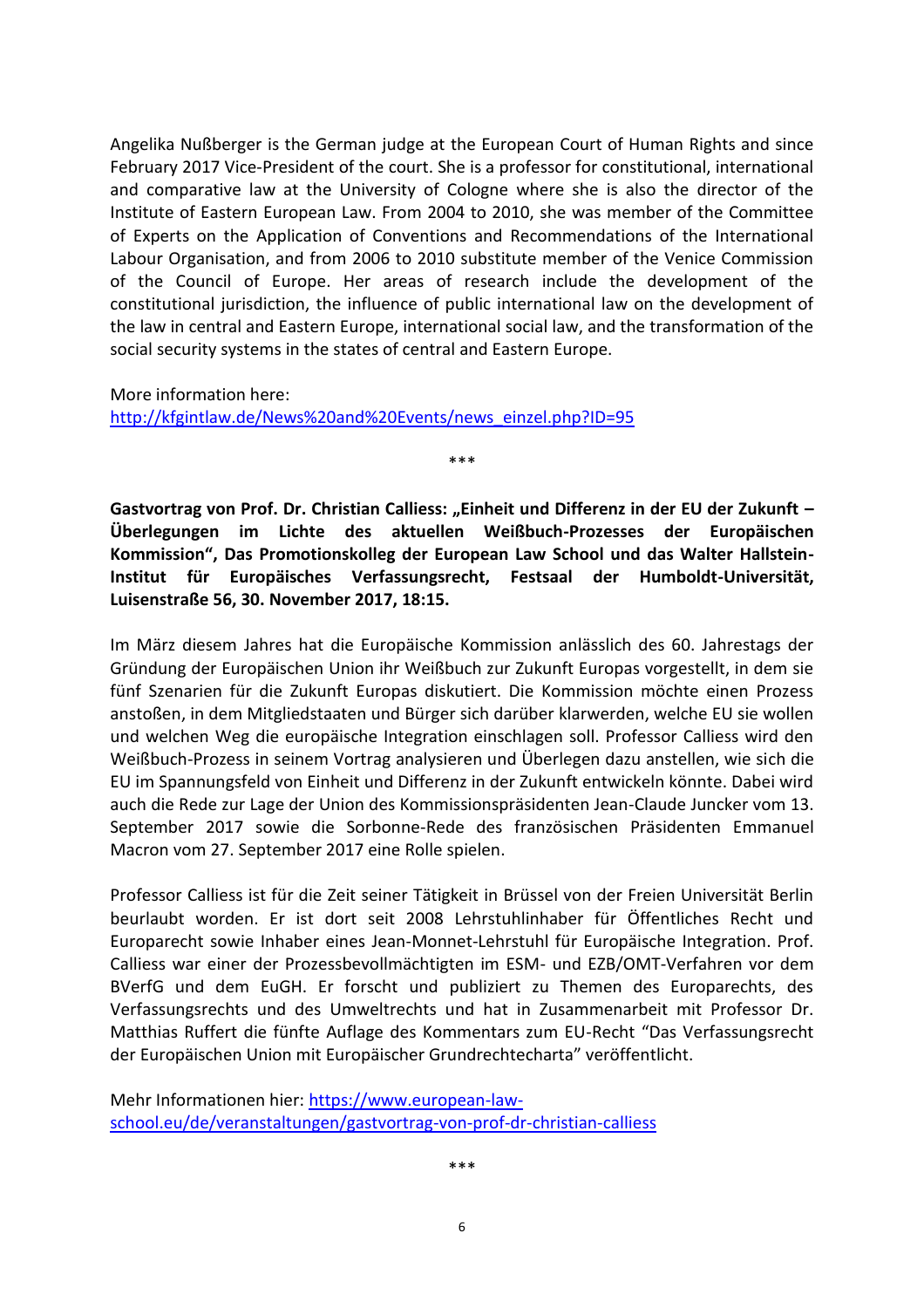## <span id="page-9-0"></span>**Public Event: European security and defence cooperation: What's next?, Hertie School of Governance Berlin, Auditorium Friedrichstrasse, 4th floor, 30 November 2017, 12.00- 13.15h (please register).**

Report presentation and discussion:

In recent years, Europe has been increasingly challenged by a number of emerging threats, such as political instability in the Middle East and Africa, cyber threats, tensions with Russia over Ukraine, Brexit and US President Donald Trump's initial lack of commitment to NATO. It is becoming increasingly clear that Europe's armed forces are ill-prepared to meet these challenges. After two decades of budget cuts as well as increasing demands on the forces, European capabilities today are in many ways stretched, outdated and suffer from an availability crisis. Yet simply spending more cannot be the answer. How Europe spends its defence budget is vitally important.

We invite you to join us for the presentation of a joint report of the Munich Security Conference and McKinsey & Co., supported by the Centre for International Security Policy at the Hertie School of Governance, which explores opportunities for reinvigorating European defence.

More information here: [https://www.hertie-school.org/en/2017-11-](https://www.hertie-school.org/en/2017-11-30_european_security_and_defense_cooperation/) 30 european security and defense cooperation/

<span id="page-9-1"></span>**OPERATION FRIEDEN – Was kann strategische Vorausschau zur Früherkennung und Krisenprävention beitragen?, Vertretung des Landes Rheinland-Pfalz, In den Ministergärten 6, 10117 Berlin, 30. November 2017, 17 Uhr (anmeldepflichtig)**

\*\*\*

Krisenprävention bildet den Kern einer weiterreichenden Reform aktueller Sicherheitspolitik von einer reagierenden zu einer planenden und gestaltenden Instanz. Das Weißbuch 2016 zur Sicherheitspolitik und Zukunft der Bundeswehr sowie die 2017 erschienenen Leitlinien der Bundesregierung "Krisen verhindern, Konflikte bewältigen, Frieden fördern" geben den Rahmen für ein internationales Konfliktmanagement vor, dessen Ziel es ist, Krisen durch planvolle Vorausschau zu verhindern – eine gewaltpräventive Prämisse, die Grundtenor des "Gerechten Friedens" als Leitbild beider Kirchen ist.

Die Veranstaltung "Operation Frieden" bietet einen Dialog über die Möglichkeiten und Herausforderungen der "strategischen Vorausschau" als Schlüsselelement der Krisenprävention – und ebenso ihre Potentiale für politische Prozesse und die Friedensethik. Welche Erfahrungen gibt es in Wirtschaft und Bundeswehr mit derartigen Ansätzen? Diese und weitere Fragen werden in der Podiumsdiskussion von renommierten Vertretern aus Kirche und Politik, Militär und Wirtschaft erörtert. Am 30. November 2017 laden wir Sie herzlich in die Vertretung des Landes Rheinland-Pfalz in Berlin ein. Mit dabei sind u.a.:

 **Bischof Dr. Franz-Josef Overbeck** (Katholischer Militärbischof für die Deutsche Bundeswehr)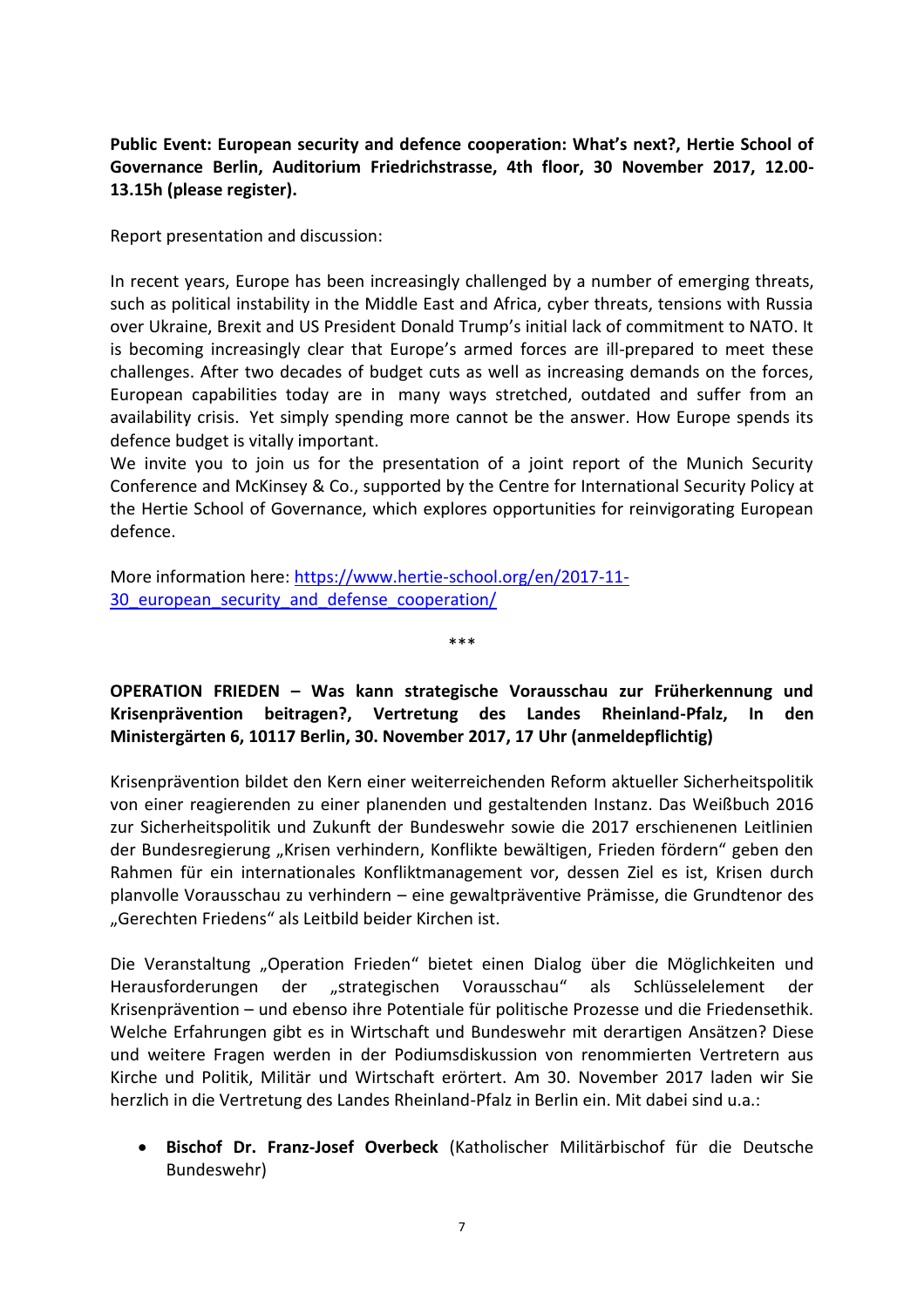- **Vizeadmiral Joachim Rühle** (Stellvertretender Generalinspekteur)
- **Botschafter Ekkehard Brose** (Beauftragter des Auswärtigen Amtes für zivile Krisenprävention und Stabilisierung)
- **Prof. Dr. Eckard Minx** (Vorstandsvorsitzender Daimler und Benz Stiftung, Berlin)
- **Wolfgang Rudischhauser** (Vizepräsident der Bundesakademie für Sicherheitspolitik)
- **Generalmajor Reinhardt Zudrop** (Kommandeur des Zentrums Innere Führung)
- **Dr. Jochen Bittner** (Redakteur bei der ZEIT)

Mehr Infos zu den Gästen sowie zur Veranstaltung entnehmen Sie bitte dem angehängten Flyer. Melden Sie sich gerne bis zum 24.11.17 direkt auf unserer Homepage an:

[http://www.zebis.eu/veranstaltungen/termine/operation-frieden-was-kann-strategische](http://www.zebis.eu/veranstaltungen/termine/operation-frieden-was-kann-strategische-vorausschau-zur-fruherkennung-und-krisenpravention-beitragen/)[vorausschau-zur-fruherkennung-und-krisenpravention-beitragen/](http://www.zebis.eu/veranstaltungen/termine/operation-frieden-was-kann-strategische-vorausschau-zur-fruherkennung-und-krisenpravention-beitragen/)

<span id="page-10-0"></span>**Thomas Franck Lecture von Andrea Bianchi: The Unbearable Lightness of International**  Law, KFG Berlin Potsdam Research Group "The International Rule of Law - Rise or **Decline?", Law Faculty of Humboldt University, UL 9, 213, 4 December 2017, 18.15-20.00h.**

\*\*\*

Andrea Bianchi is head of the International Law Department at the Graduate Institute Geneva. He was previously Full Professor at the Catholic University, Milan, and Associate Professor at the University of Parma. He was also Professorial Lecturer in International Law at the Bologna Centre of the Johns Hopkins University. His publications address topics that range from international human rights and international economic law, to international environmental law, state responsibility and the law of treaties. Recently he has published works on international law and terrorism and on non-state actors. He is currently focusing on international law theory, with a special interest on normativity and law making processes.

More information here:<https://www.rewi.hu-berlin.de/de/news/20171204.001>

<span id="page-10-1"></span>**The Headscarves Cases – can we really harmonize Fundamental Rights in the EU?, Prof. Eleanor Spaventa (Durham University), University of Fribourg, Miséricorde, Room Jäggi (MIS 4112), Avenue de l'Europe 20, 5 December 2017, 17.15-18.45h**

\*\*\*

Fundamental Rights protection is a contested area of EU law and policy – on the one hand, fundamental rights assessment also reflects deeply rooted constitutional and cultural values which are jealously guarded by national courts and authorities. On the other hand, closer integration at EU level also demands that a certain level of fundamental rights protection is achieved throughout the EU. In this contribution we will look at whether harmonizing fundamental rights is the answer to this ongoing tension between national and EU fundamental rights discourses. In particular we will closely analyze the headscarves cases, to query whether fundamental rights harmonization is desirable, or indeed possible in a supranational context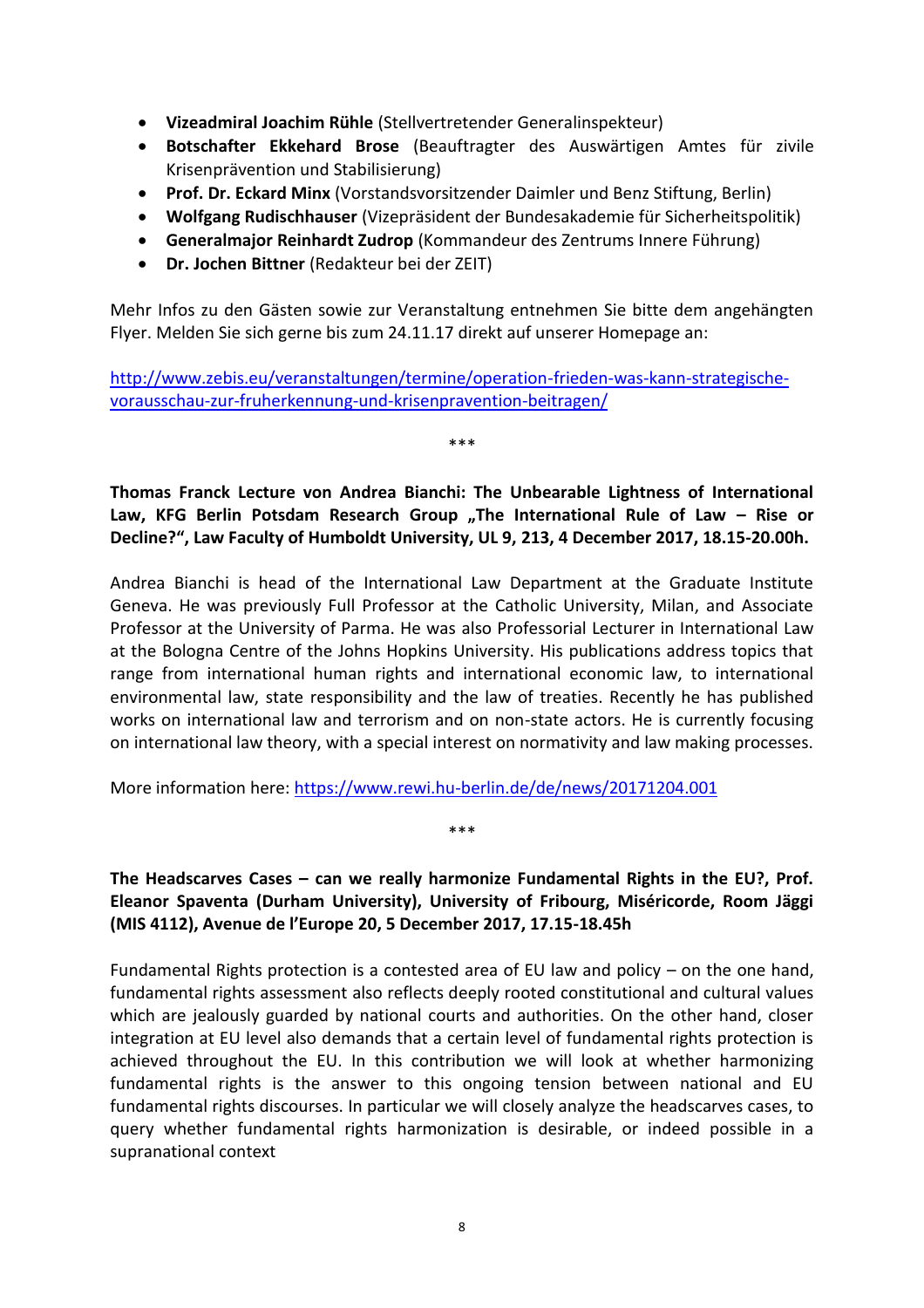Eleanor Spaventa is Professor of European Law and Director of the Durham European Law Institute at the Durham Law School, UK [\(https://www.dur.ac.uk/law/staff/?id=4411\).](https://www.dur.ac.uk/law/staff/?id=4411)) One of her main areas of interest is fundamental rights in the EU, a subject on which she has written extensively. Professor Spaventa has also written a report on the scope of EU fundamental rights for the European Parliament PETI committee [\(http://www.europarl.europa.eu/RegData/etudes/STUD/2016/556930/IPOL\\_STU\(2016\)5569](http://www.europarl.europa.eu/RegData/etudes/STUD/2016/556930/IPOL_STU(2016)556930_EN.pdf)) [30\\_EN.pdf\).](http://www.europarl.europa.eu/RegData/etudes/STUD/2016/556930/IPOL_STU(2016)556930_EN.pdf))

Weitere Informationen zur Vortragsreihe der Universität Freiburg: [http://www.unifr.ch/ius/assets/files/chaires/CH\\_Epiney/files/Institut%20fuer%20Europarec](http://www.unifr.ch/ius/assets/files/chaires/CH_Epiney/files/Institut%20fuer%20Europarecht/Forschung_Weiterbildung/Europa_im_Gespraech/2017-2018_neu.pdf) ht/Forschung Weiterbildung/Europa\_im\_Gespraech/2017-2018\_neu.pdf

\*\*\*

## <span id="page-11-0"></span>**Vortrag: Datenschutz – ein verkanntes Grundrecht und seine besten Feinde, Dr. Stefan Brink (Land Baden-Württemberg), Universität Trier, Campus 1, 05. Dezember 2017, 18:30- 20:00.**

Vor welche Herausforderungen stellt die Digitalisierung das Recht? Dieser Frage widmet sich eine neue, von Prof. Dr. Benjamin Raue und Prof. Dr. Antje von Ungern-Sternberg ins Leben gerufenen Vortragsreihe.

Den Auftakt bildet ein Vortrag des baden-württembergischen Datenschutzbeauftragten Dr. Stefan Brink zum Thema "Datenschutz - ein verkanntes Grundrecht und seine besten Feinde".

Grundrechte sind in einer offenen Gesellschaft stets umkämpft - aber wenige haben so viele ausgesprochene Gegner wie das "Grundrecht auf informationelle Selbstbestimmung". Von der Klatschpresse bis zum Sicherheitspolitiker, aber auch New Economy und selbst Fachgerichte trachten dem modernen Grundrecht nach dem Leben - während die Schar seiner Anhänger altersgerecht zu schrumpfen scheint. Höchste Zeit für ein Plädoyer!

Seit dem 1. Januar 2017 ist Dr. Stefan Brink Landesbeauftragter für den Datenschutz und die Informationsfreiheit in Baden-Württemberg. Dr. Brink studierte in Mainz, Heidelberg, Dijon und Paris Jura. Nach Promotion bei Prof. Dr. Hans Herbert von Arnim (Deutsche Hochschule für Verwaltungswissenschaften Speyer) war er beim Wissenschaftlichen Dienst des Landtags Rheinland-Pfalz, sodann als Richter am Verwaltungsgericht Koblenz und als Wissenschaftlicher Mitarbeiter beim Bundesverfassungsgericht (1.Senat, Prof. Dr. Reinhard Gaier) tätig. Von 2008 bis 2016 war er Leiter Privater Datenschutz beim Landesbeauftragten für den Datenschutz Rheinland-Pfalz, seit 2012 zugleich stellvertretender Landesbeauftragter für die Informationsfreiheit Rheinland-Pfalz

Mehr Informationen zur Veranstaltung hier: [https://www.uni-](https://www.uni-trier.de/index.php?id=12274&no_cache=1&no_cache=1&urt_veranstaltungskalender%5Bcmd%5D=showEvent&urt_veranstaltungskalender%5Bdate%5D=2017%2F12%2F05&urt_veranstaltungskalender%5Bevent%5D=9542)

[trier.de/index.php?id=12274&no\\_cache=1&no\\_cache=1&urt\\_veranstaltungskalender%5Bc](https://www.uni-trier.de/index.php?id=12274&no_cache=1&no_cache=1&urt_veranstaltungskalender%5Bcmd%5D=showEvent&urt_veranstaltungskalender%5Bdate%5D=2017%2F12%2F05&urt_veranstaltungskalender%5Bevent%5D=9542) [md%5D=showEvent&urt\\_veranstaltungskalender%5Bdate%5D=2017%2F12%2F05&urt\\_vera](https://www.uni-trier.de/index.php?id=12274&no_cache=1&no_cache=1&urt_veranstaltungskalender%5Bcmd%5D=showEvent&urt_veranstaltungskalender%5Bdate%5D=2017%2F12%2F05&urt_veranstaltungskalender%5Bevent%5D=9542) [nstaltungskalender%5Bevent%5D=9542](https://www.uni-trier.de/index.php?id=12274&no_cache=1&no_cache=1&urt_veranstaltungskalender%5Bcmd%5D=showEvent&urt_veranstaltungskalender%5Bdate%5D=2017%2F12%2F05&urt_veranstaltungskalender%5Bevent%5D=9542)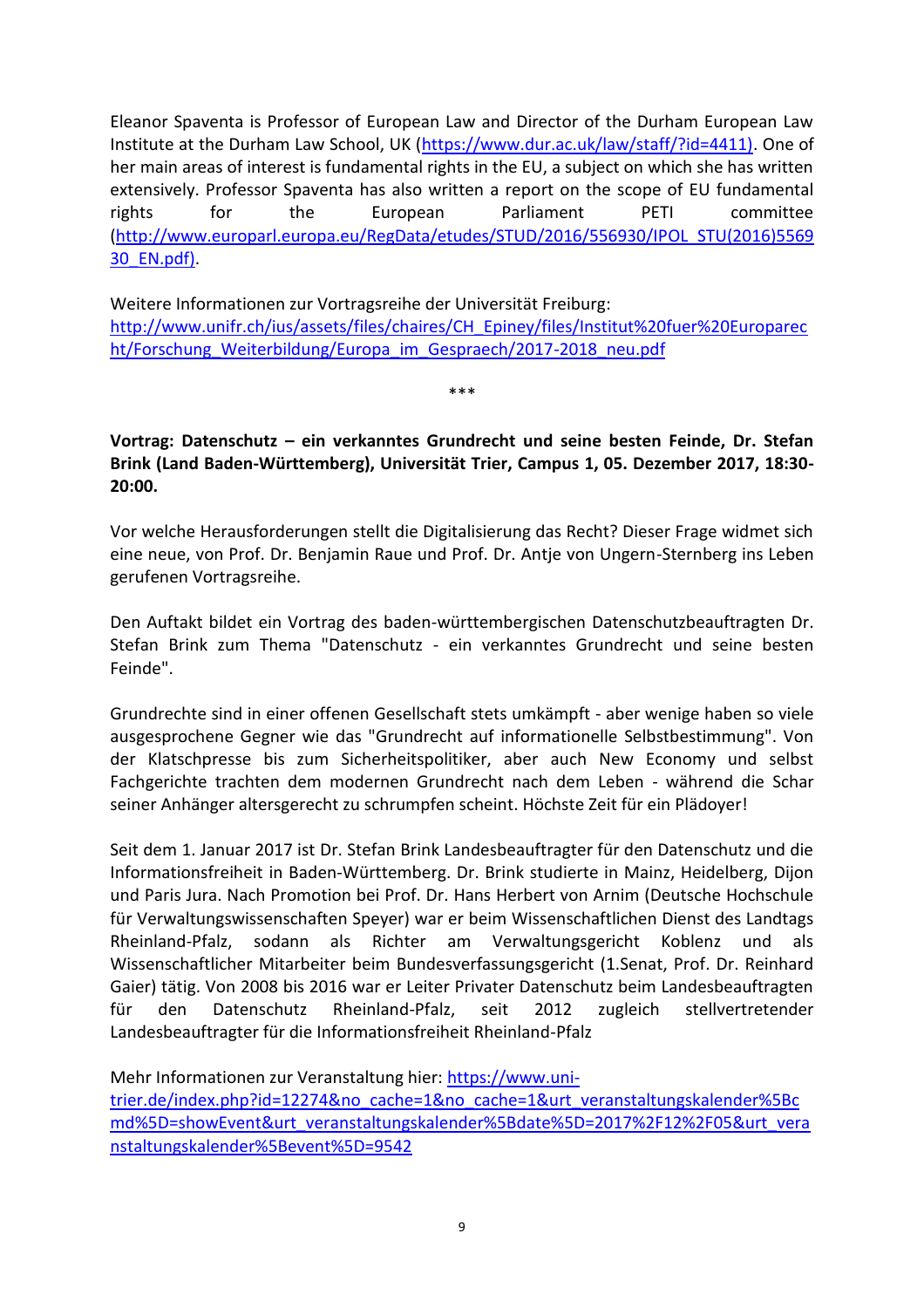Mehr Informationen zu Stefan Brink hier:<https://www.uni-trier.de/index.php?id=63836>

\*\*\*

<span id="page-12-0"></span>**Research Event: Transitional justice in times of economic collapse: a case study, Hertie School of Governance Berlin, 6 December 2017, time and location tbd (registration required).**

A talk by **Ragnar Hjalmarsson** (PhD candidate, Hertie School).

An initiative of the **European & Global Governance Research Cluster** at the Hertie School of Governance.

To register, please send an e-mail to Andrea Derichs (derichs[at]hertie-school[dot]org).

More information here: [https://www.hertie-school.org/en/events/event](https://www.hertie-school.org/en/events/event-detail/event/transitional-justice-in-times-of-economic-collapse-a-case-study/)[detail/event/transitional-justice-in-times-of-economic-collapse-a-case-study/](https://www.hertie-school.org/en/events/event-detail/event/transitional-justice-in-times-of-economic-collapse-a-case-study/)

\*\*\*

<span id="page-12-1"></span>**Public Event: Rebooting the EU: Which lessons from Trump, Brexit and the euro-area crisis?, Hertie School of Governance, Forum 1st floor, 6 December 2017, 18.30-20.00h (please register).**

Europe desperately needs a reboot, but its leaders must do something populists have already mastered: engage and win-over ordinary citizens. Trump, Brexit, the euro-area crisis – the threats to Europe's future show no signs of abating, yet there is little sign of urgency among leaders whose ideas and action are now required. After France's resolute signal that it stands behind the European project, all eyes are on Germany's next government. But which path forward: greater integration, the devolution of powers to member states, a revival of the Franco-German leadership?

Join us on December 6 for the Berlin installment of the Financial Times' Future of Europe Project, where we will debate the path for success. At the heart of the project is an op-ed contest, in which winning essays on tomorrow's Europe from six prestigious universities were selected for publication in the FT. The Hertie School's winning essay by Master of International Affairs student Julian Lang outlines what Europe can learn from populists like Donald Trump, and will be presented at the event.

More information here: https://www.hertie-school.org/en/2017-12-06 rebooting the eu/

\*\*\*

<span id="page-12-2"></span>**Human Dignity and Human Security in Times of Terrorism Conference, T.M.C. Asser Instituut and the International Association of Constitutional Law (IACL), R.J. Schimmelpennincklaan 20-22, 2517 JN The Hague, Netherlands, 14 December 2017, 9.00h (please register).**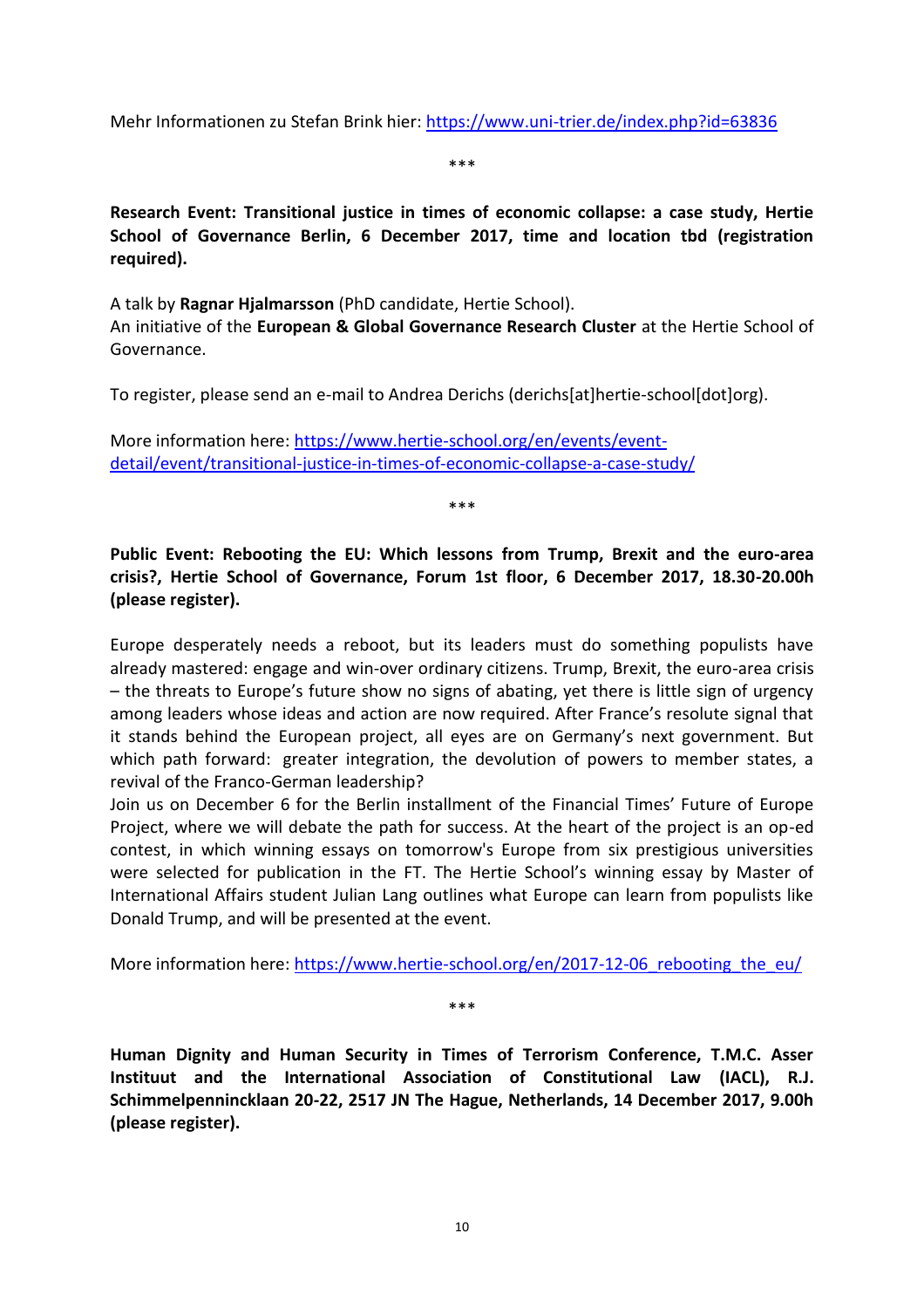On 14 December 2017, the Asser Institute and the Research Group on "Constitutional Responses to Terrorism" within the International Association of Constitutional Law (IACL) will jointly organize an international conference on 'Human Dignity and Human Security in Times of Terrorism: International (Human Rights) Law Challenges and Opportunities'. This conference, which is co-funded by the Municipality of The Hague, will critically analyze human dignity and human security challenges in the lead up to terrorism and in the responses to terrorism (both legal frameworks and specific issues). It aims to map how human dignity and human security can be secured, and how the law can constitute a source of trust, in times where Europe and the rest of the world continue to be plagued by terrorism.

The Conference will feature the participation of a number of keynote speakers, including Prof. Ernst Hirsch Ballin, Prof. Clive Walker, Prof. Helen Duffy and Prof. Martin Scheinin.

More information here:<http://www.asser.nl/education-events/events/?id=2991>

<span id="page-13-0"></span>**Research Event: Beyond the inter-governmental Union? Towards the accountable and sustainable integration of core state powers, Hertie School of Governance Berlin, 14-15 December 2017 (please register).**

\*\*\*

International workshop:

Lawyers and political scientists working on the EU have observed a period of unique transformation since the 2008 financial crisis. Diagnoses of the twin euro and refugee crises – and their impact on the EU's political and legal order – vary. There may, however, be some elements upon which many agree. The need for the Union to regulate in politically salient areas that touch on 'core state powers', such as border management and fiscal policy, have challenged the Union's traditional constitutional and regulatory model. The outcome of the crisis has been a form of inter-governmental 'executive federalism' that combines regulatory tightening (i.e. strengthening fiscal, banking and common asylum rules) and limited capacity building.

While this make-shift structure has guided the Union through the 'twin crisis', few bet on its long-term sustainability. The Union seems stuck in a half-way house: dis-integration seems unlikely and unwanted; at the same time, few ideas exist for how to move integration 'forward' on a sustainable and legitimate basis, and to guarantee the accountability of its institutional structures. We understand increasingly what is wrong with the EU and why, but there are few ideas about how an accountable, effective and legitimate European Union could look.

The premise of this workshop is that academic research is an important component of breaking the impasse. In this sense, the difficulties of the inter-governmental Union are not only structural, but ideational: they reflect an unrealized potential to explore constitutional and political alternatives to current patterns of integration. As a School of public policy, with a deep interest in EU affairs, this workshop will gather at the Hertie School a group of leading scholars to explore promising ideas and avenues for how accountable and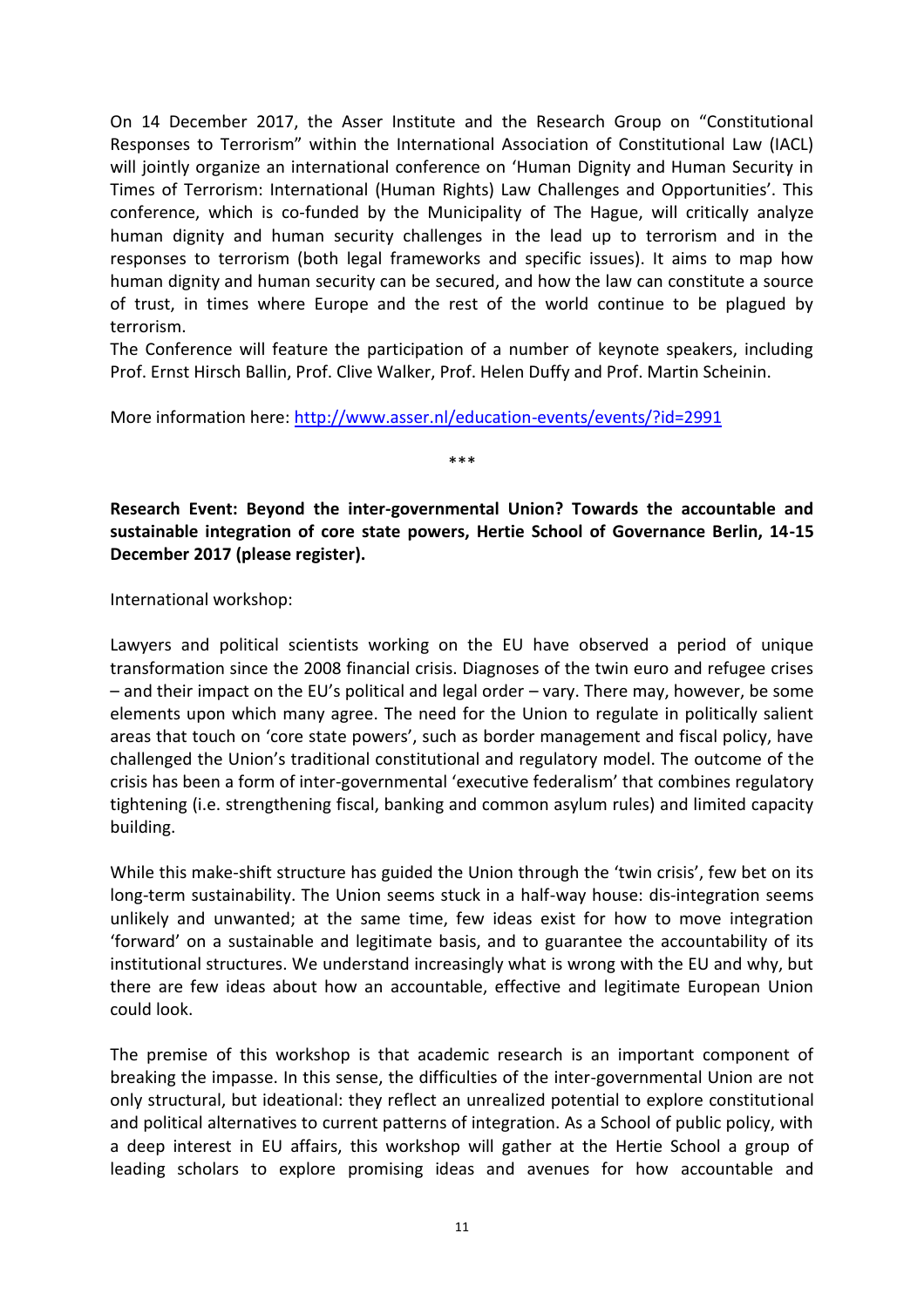sustainable integration can occur after the 'twin crises'. In more general terms, the workshop asks for creative answers to the common dilemma of multilevel systems: how to balance uniform rules and strong central powers with member state autonomy and decentralised solutions in an accountable, legitimate and effective way.

The workshop will be a part of, and will constitute an opening event for, the LEVIATHAN project, a 4 year project on accountability in EU economic governance. LEVIATHAN is sponsored by a Starting Grant of the European Research Council (Project Nr. 716923).

#### **Speakers:**

Damian Chalmers, Gareth Davies, Mark Dawson, Cristina Fasone, Marco Goldoni, Mark Hallerberg, Anke Hassel, Turkuler Isiksel, Markus Jachtenfuchs, Christian Joerges, Christian Kreuder-Sonnen, Lucy Kinski, Mattias Kumm, Susanne Schmidt, Daniel Seikel, Frank Schimmelfenning

More information here: [https://www.hertie-school.org/en/events/event](https://www.hertie-school.org/en/events/event-detail/event/beyond-the-inter-governmental-union-towards-the-accountable-and-sustainable-integration-of-core-sta/)[detail/event/beyond-the-inter-governmental-union-towards-the-accountable-and](https://www.hertie-school.org/en/events/event-detail/event/beyond-the-inter-governmental-union-towards-the-accountable-and-sustainable-integration-of-core-sta/)[sustainable-integration-of-core-sta/](https://www.hertie-school.org/en/events/event-detail/event/beyond-the-inter-governmental-union-towards-the-accountable-and-sustainable-integration-of-core-sta/)

\*\*\*

<span id="page-14-0"></span>**Vortrag von Prof. David Bilchitz: Should Non-state Actors Have Directly Applicable Fundamental Rights Obligations? A Philosophical Exploration, Law & Society Lecture Series, Juristische Fakultät der Humboldt-Universität, UL 9, E25, 23. Januar 2017, 18:15- 20:00.**

Mehr Informationen hier[: https://www.rewi.hu](https://www.rewi.hu-berlin.de/de/lf/oe/lsi/aktivitaeten/veranstaltungen/ringvorlesung)[berlin.de/de/lf/oe/lsi/aktivitaeten/veranstaltungen/ringvorlesung](https://www.rewi.hu-berlin.de/de/lf/oe/lsi/aktivitaeten/veranstaltungen/ringvorlesung)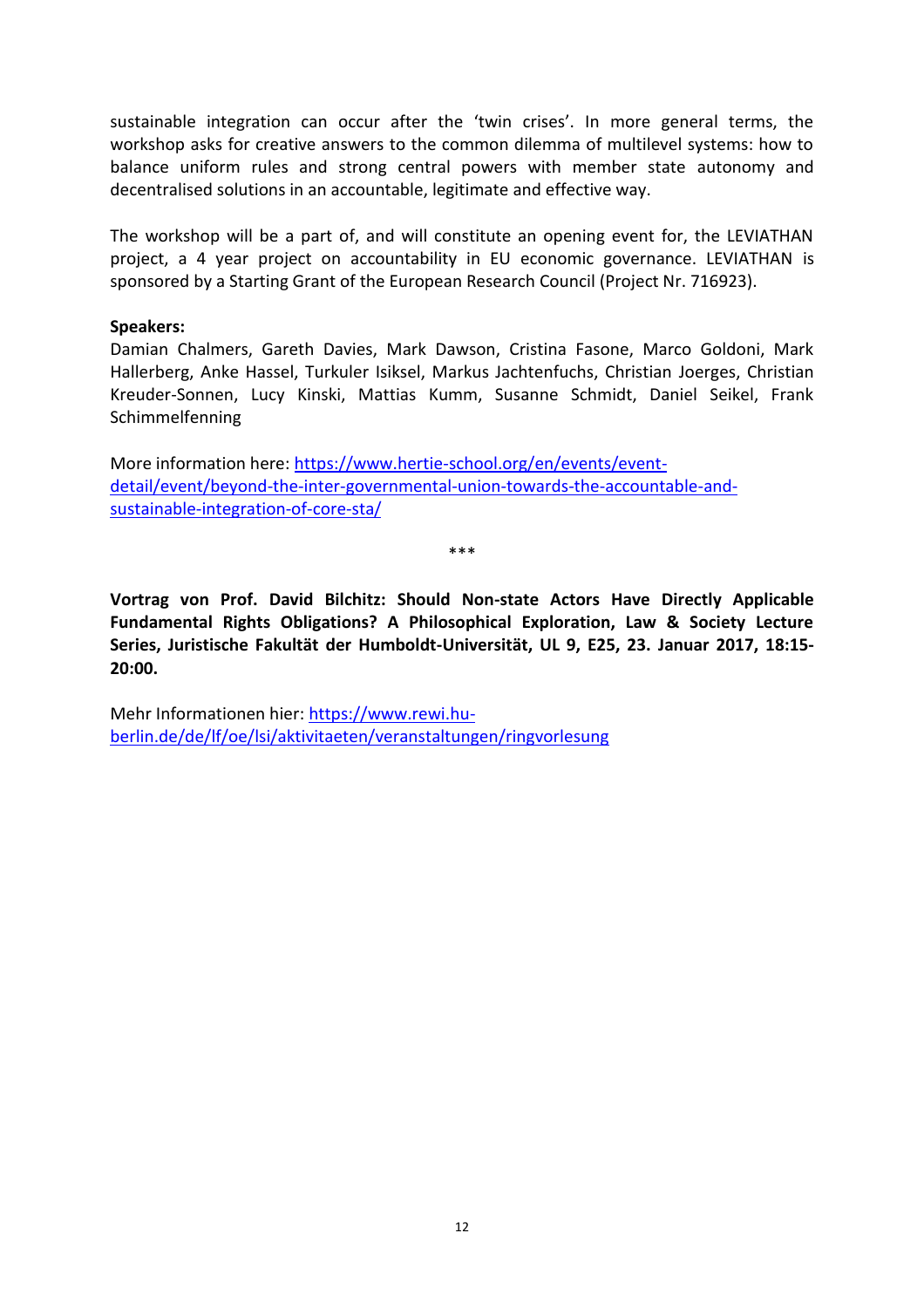#### **III. Stellenausschreibungen**

## <span id="page-15-1"></span><span id="page-15-0"></span>**Zwei Stellen als Volljurist\*in (100%), Centrum für Europäische Politik, Stiftung Ordnungspolitik (Bewerbungsfrist: 24. November 2017)**

Das cep ist das europapolitische Kompetenzzentrum der gemeinnützigen Stiftung Ordnungspolitik. Wir analysieren die Politik der EU unter marktwirtschaftlichen und rechtlichen Gesichtspunkten. Wir suchen zwei motivierte Volljuristen (m / w).

#### **Ihre Aufgaben:**

Sie erstellen in einem interdisziplinären Team wissenschaftliche Analysen und Expertisen zu aktuellen Politikvorhaben der EU, insbesondere unter Gesichtspunkten der Kompetenz, der Subsidiarität und der Auswirkungen auf die deutsche Rechtsordnung. Sie verfolgen den EU-Gesetzgebungsprozess und pflegen Kontakte in die europäische und deutsche Politik sowie zu Wissenschaftlern, Medien und Verbänden.

#### **Ihr Profil:**

Sie haben Ihr juristisches Hochschulstudium mit überdurchschnittlichem Erfolg abgeschlossen. Sie besitzen fundierte Kenntnisse im Europarecht und der EU-Verfahrensabläufe sowie politisches Gespür für die institutionellen Angelegenheiten der EU-Politik. Neben muttersprachlichen Deutsch- und verhandlungssicheren Englischkenntnissen erwarten wir von Ihnen die Fähigkeit, komplexe Fachinhalte allgemeinverständlich aufzubereiten, sowie die Bereitschaft zu regelmäßigen Reisen nach Berlin und Brüssel, Durchsetzungsstärke und Überzeugungsfähigkeit.

#### **Unser Angebot:**

Bei uns arbeiten Sie in wissenschaftlich anspruchsvoller Weise an tagesaktuellen politischen Themen. Wir bieten ein kollegiales Umfeld mit kurzen Dienstwegen und ein hohes Maß an Eigenverantwortlichkeit. In Ihrer Freizeit lockt der Schwarzwald mit unzähligen Freizeitmöglichkeiten.

Wir möchten mit Ihnen ins Gespräch kommen; Fragen beantworten Ihnen gern die Fachbereichsleiter Herr Dr. Kullas (0761/38693-236) und Herr Dr. Van Roosebeke (0761/38693-230). Ihre aussagekräftige Bewerbung einschließlich Gehaltsvorstellung senden Sie bitte bis zum 24.11.2017 an bewerbungen@cep.eu.

Stiftung Ordnungspolitik – Centrum für Europäische Politik Kaiser-Joseph-Straße 266, 79098 Freiburg, [www.cep.eu](http://www.cep.eu/)

Mehr Informationen hier:<http://www.cep.eu/das-cep/stellen.html>

\*\*\*

<span id="page-15-2"></span>**Eine themenoffene Forschungsstelle im Arbeitsbereich von Armin von Bogdandy, Max-Planck-Institut für ausländisches öffentliches Recht und Völkerrecht (Bewerbungsfrist 30. November 2017)**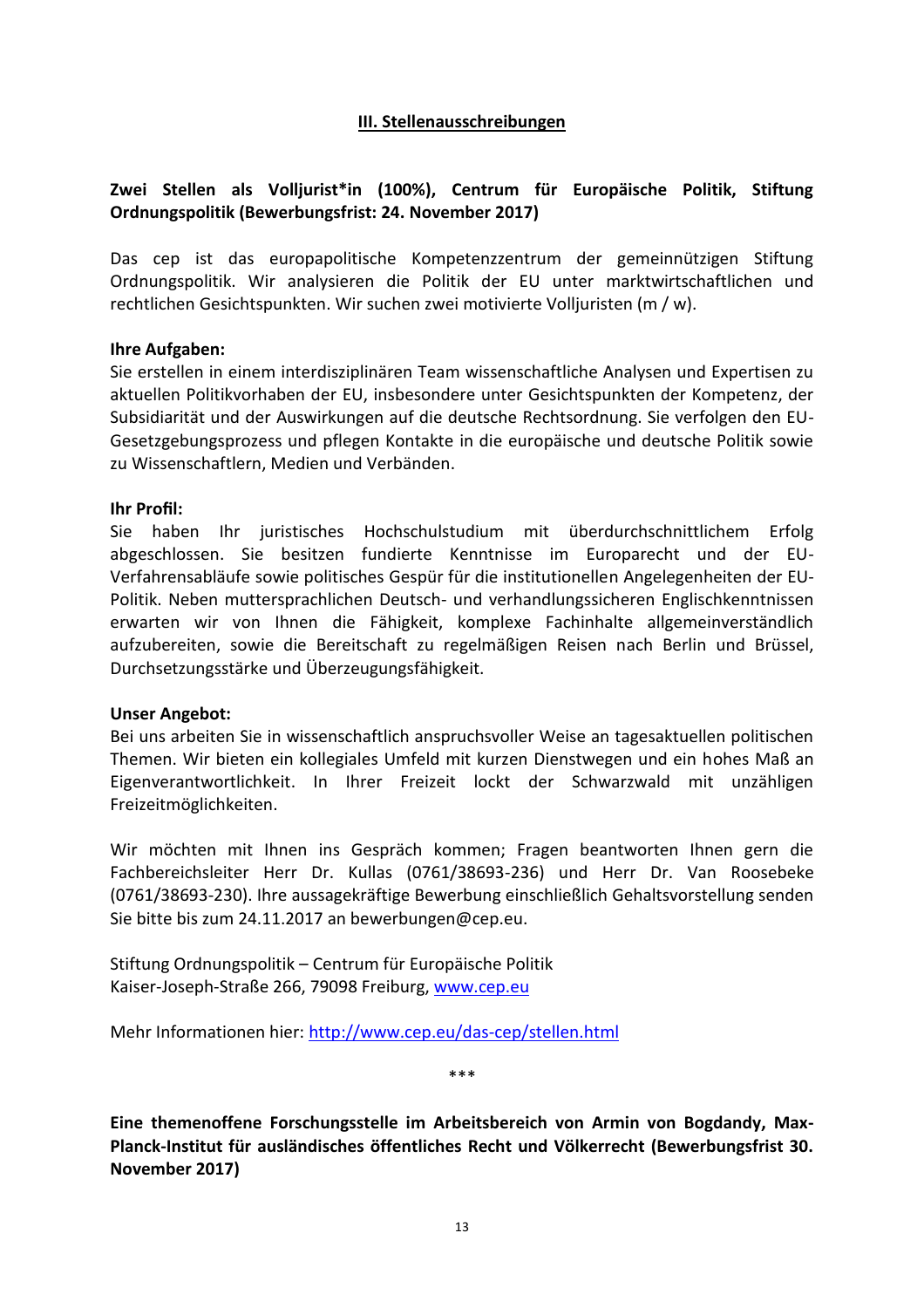Das Max-Planck-Institut für ausländisches öffentliches Recht und Völkerrecht bietet zum nächstmöglichen Zeitpunkt eine themenoffene Forschungsstelle im Arbeitsbereich von Prof. Dr. von Bogdandy.

Wenn Sie Ihr juristisches Studium oder Ihre Promotion abgeschlossen haben, Interesse am Völkerrecht, am europäischen Recht und der Rechtsvergleichung haben und schon immer den Wunsch hegten, ein Forschungsprojekt innerhalb des Völkerrechts oder des Öffentlichen Rechts eigenverantwortlich durchzuführen, freuen wir uns über Ihre Bewerbung.

Neben Motivationsschreiben, Lebenslauf und Referenzen reichen Sie bitte eine Skizze Ihres Projektvorschlags (nicht mehr als zwei Seiten) mit Titel/Thema, Forschungsinhalt und voraussichtlicher Dauer des Forschungsvorhabens ein.

Das Entgelt und die Sozialleistungen richten sich nach dem Tarifvertrag für den öffentlichen Dienst (TVöD-Bund). Bei Vorliegen der persönlichen Voraussetzungen ist eine Vergütung bis zur EG-15 (TVöD-Bund) möglich.

Die Max-Planck-Gesellschaft hat sich zum Ziel gesetzt, mehr schwerbehinderte Menschen zu beschäftigen. Bewerbungen Schwerbehinderter sind ausdrücklich erwünscht. Ebenso will die Max-Planck-Gesellschaft den Anteil an Frauen in den Bereichen erhöhen, in denen sie unterrepräsentiert sind. Frauen werden deshalb ausdrücklich aufgefordert, sich zu bewerben.

Ihre Bewerbungsunterlagen richten Sie bitte bis zum 30. November 2017 (Eingangsdatum/Datum des Poststempels) vorzugsweise per E-Mail an sekreavb@mpil.de oder per Post an das

Max-Planck-Institut für ausländisches öffentliches Recht und Völkerrecht Sekretariat Prof. von Bogdandy Im Neuenheimer Feld 535 69120 Heidelberg

Mehr Informationen hier:<http://www.mpil.de/en/pub/news/job-offers.cfm>

\*\*\*

### <span id="page-16-0"></span>**Eine Stelle als wissenschaftliche\*r Mitarbeiter\*in (50%), Universität Münster, Lehrstuhl für öffentliches Recht, Prof. Dr. Oliver Lepsius (Bewerbungsfrist: 6. Dezember 2017)**

An der Rechtswissenschaftlichen Fakultät der Universität Münster, Lehrstuhl für Öffentliches Recht (Prof. Dr. Oliver Lepsius, LL.M.) ist zum nächstmöglichen Zeitpunkt eine Stelle als wissenschaftliche Mitarbeiterin/wissenschaftlicher Mitarbeiter (Entgeltgruppe 13 TV-L, 50%, befristet) für einen Zeitraum von 3 Jahren zu besetzen. Die regelmäßige Arbeitszeit beträgt derzeit 19 Stunden 55 Minuten wöchentlich.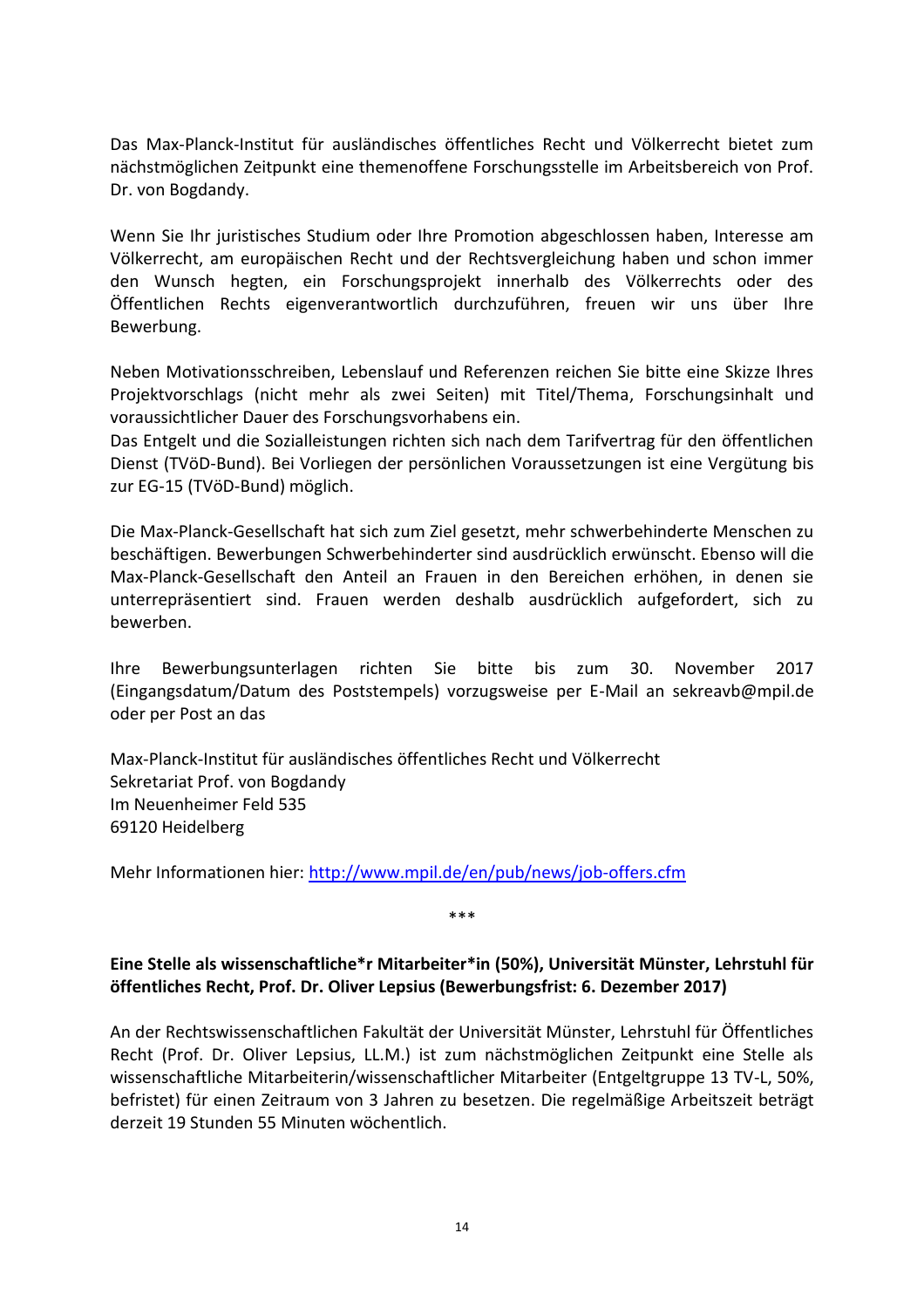Das Forschungsprofil des Lehrstuhls umfasst vor allem Verfassungsrecht und Verfassungsvergleichung, Rechtstheorie, Theorie der Menschenrechte und Grundlagen des öffentlichen Rechts.

Zu den Aufgaben einer wissenschaftlichen Mitarbeiterin/eines wissenschaftlichen Mitarbeiters gehören wissenschaftliche Dienstleistungen in Forschung und Lehre. Die Lehrverpflichtung beträgt 2 SWS. Gelegenheit zur wissenschaftlichen Weiterbildung, insbesondere zur Anfertigung einer Dissertation, wird gegeben.

Erforderliche Qualifikation ist die Erste Juristische Prüfung, die spätestens im Zeitpunkt der Einstellung – vorzugsweise mit mindestens der Note "vollbefriedigend" – abgelegt wurde. Erwartet werden außerdem gute Kenntnisse im Öffentlichen Recht, Interesse an einem oder mehreren Forschungsschwerpunkten des Lehrstuhls, Promotionsabsicht sowie Freude am wissenschaftlichen Arbeiten. Fremdsprachenkenntnisse, insbesondere gute Kenntnisse der englischen und/oder französischen Sprache, sind von Vorteil.

Die Universität Münster tritt für die Geschlechtergerechtigkeit ein und strebt eine Erhöhung des Anteils von Frauen in Forschung und Lehre an. Bewerbungen von Frauen sind daher ausdrücklich erwünscht; Frauen werden bei gleicher Eignung, Befähigung und fachlicher Leistung bevorzugt berücksichtigt, sofern nicht in der Person eines Mitbewerbers liegende Gründe überwiegen. Schwerbehinderte werden bei gleicher Qualifikation bevorzugt.

Bitte richten Sie Ihre Bewerbung mit den üblichen Unterlagen (Motivationsschreiben, Lebenslauf, Abiturzeugnis, Nachweise der Studiennoten, Examenszeugnisse) per E-Mail bis zum 06.12.2017 an:

Lehrstuhl für Öffentliches Recht Prof. Dr. Oliver Lepsius, LL.M. (Chicago) ls.lepsius@uni-muenster.de Die Unterlagen sind in einem PDF-Dokument zusammenzufassen.

Weitere Infromationen hier: [https://www.uni](https://www.uni-muenster.de/Rektorat/Stellen/ausschreibungen/st_20170911_sk3.html)[muenster.de/Rektorat/Stellen/ausschreibungen/st\\_20170911\\_sk3.html](https://www.uni-muenster.de/Rektorat/Stellen/ausschreibungen/st_20170911_sk3.html)

\*\*\*

## <span id="page-17-0"></span>**One Position as Junior Research Fellow in Public International Law, University of Bonn, Professor Talmon (Deadline 15. December 2017)**

The Institute for Public International Law at the University of Bonn invites applications for the position of **Junior Research Fellow in Public International Law.** The position is available from 1 February 2018, or as soon as possible thereafter.

This is a part time position (50%) initially for one year, with the possibility of renewal for up to two further years. The position comes with an attractive salary and benefits package, depending on qualifications and experience (minimum €1.800/month).

It is hoped that the person appointed will commence as soon as possible.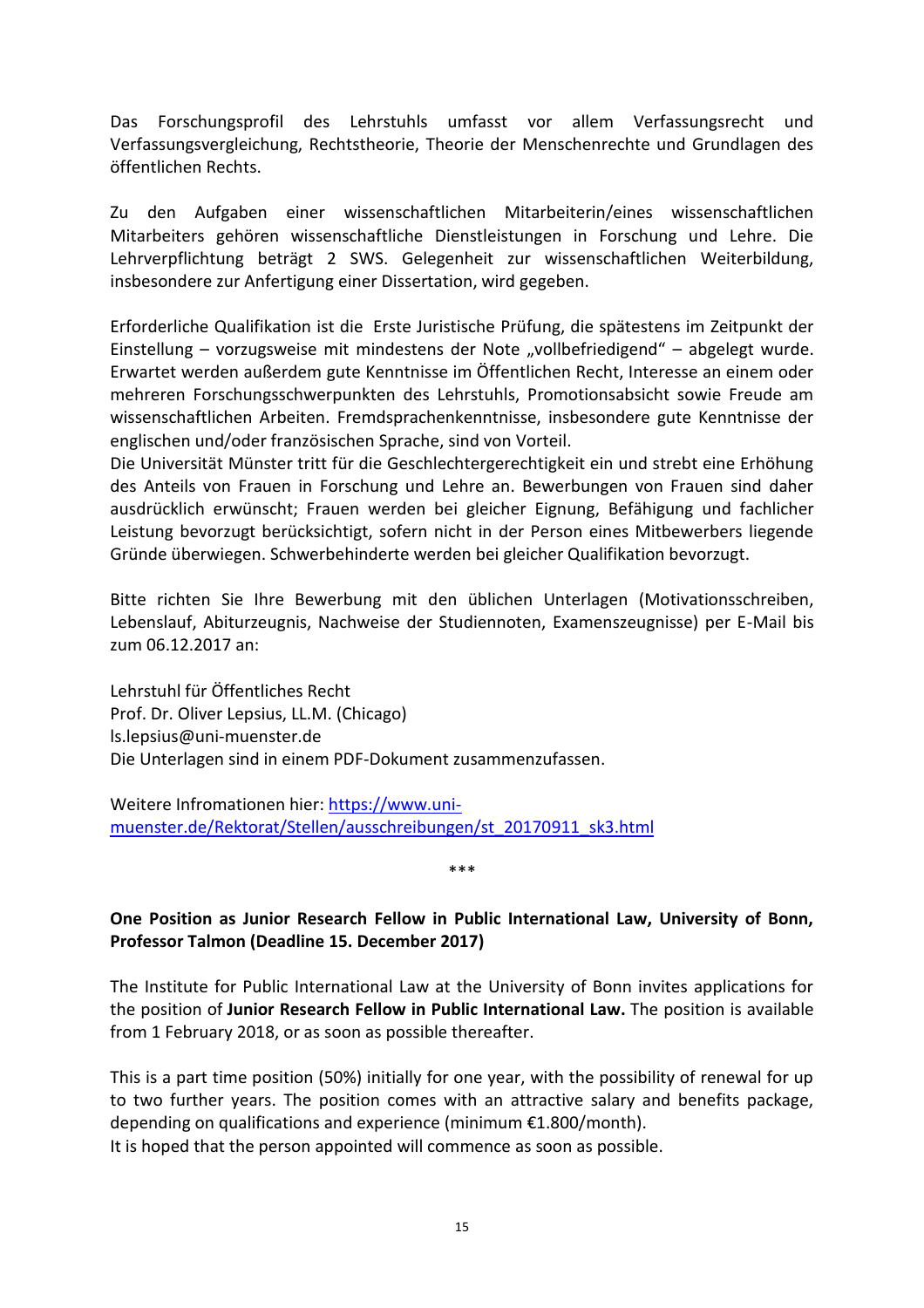The Research Fellow will be required to assist and collaborate with the holder of the Chair, Professor Stefan Talmon, in conducting research projects in the area of public international law and to conduct his/her own research projects.

Research fellows meeting the necessary requirements may enrol in the doctoral programme in law at the University of Bonn under the supervision of Professor Talmon. Doctoral dissertations may be written in English.

It is expected that the successful applicant will demonstrate, and have evidence of, all of the following:

- a good first degree in law and a postgraduate qualification in law (BCL, MJur, LLM, MPhil)
- a strong interest in public international law and academic research
- an excellent command of the English language (fluency or near-fluency required). A basic command of the German language is an advantage, but not an indispensable requirement
- an ability to produce high quality legal research in international law, with first publications in the field being an advantage
- an ability and willingness to work collaboratively and collegially with colleagues Applicants must be eligible to work in Germany.

The University of Bonn is an equal opportunities employer. Preference will be given to suitably qualified women and handicapped persons, all other considerations being equal, as they are under-represented in this field.

Applicants should send, as soon as possible but not later than **15 December 2017**, the following documents, preferably by email, to Ms. Doris Gassen at gassen@jura.uni-bonn.de:

- a curriculum vitae, including a list of publications (if applicable)
- contact details of two referees
- a covering letter setting out the reasons for applying
- Informal enquiries may be addressed to Professor Stefan Talmon on talmon@jura.uni-bonn.de.

## <span id="page-18-0"></span>**Zwei Stellen als Wissenschaftliche\*r Mitarbeiter\*in (halbtags), Rheinische Friedrich-Wilhelms-Universität Bonn (Bewerbungsfrist 15. Dezember 2017)**

\*\*\*

Die Rheinische Friedrich-Wilhelms-Universität Bonn sucht für das Institut für Völkerrecht zum 1. Februar 2018 oder zum nächstmöglichen Termin, zunächst befristet für ein Jahr zwei Wissenschaftliche Mitarbeiter (m/w) (halbtags).

Zu den Aufgaben gehören die Abhaltung von Arbeitsgemeinschaften im Umfang von zwei Semesterwochenstunden und die Unterstützung des Lehrstuhlinhabers, Prof. Dr. Stefan Talmon LLM MA, in Forschung und Lehre auf den Gebieten des Völkerrechts, des Europarechts und des Staatsrechts.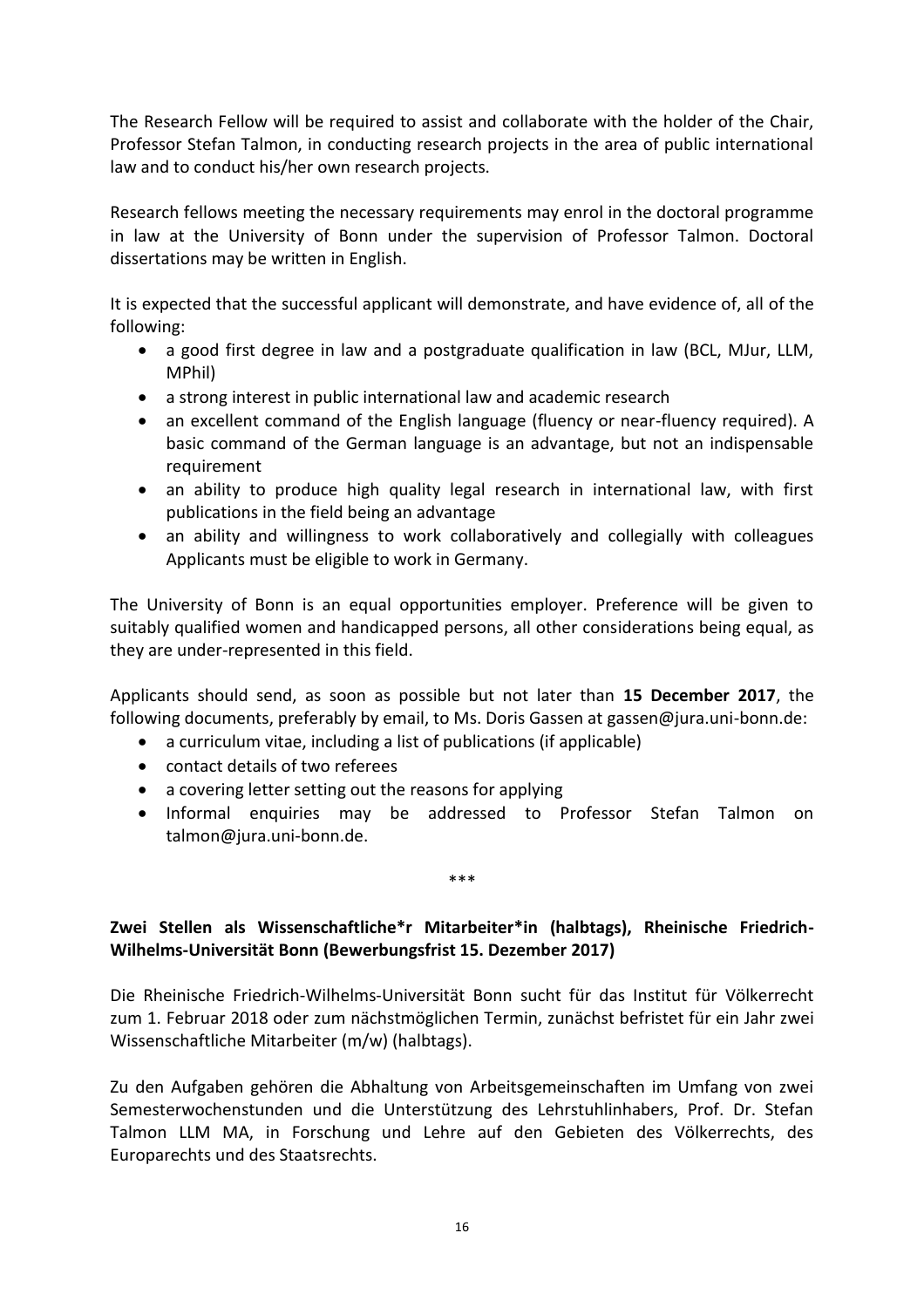Sie haben:

- ein mit mindestens "vollbefriedigend" abgeschlossenes rechtswissenschaftliches Studium
- sehr gute englische Sprachkenntnisse
- fundierte Kenntnisse in den vom Lehrstuhl vertretenen Rechtsgebieten
- Interesse an internationalrechtlichen Fragestellungen

Wir bieten:

- eine interessante und abwechslungsreiche Tätigkeit verbunden mit der Gelegenheit zur Promotion
- die Möglichkeit, ein VRS Großkunden-Ticket zu erwerben
- eine Vergütung nach Entgeltgruppe E 13 TV-L
- Chancengleichheit ist Bestandteil unserer Personalpolitik. Schwerbehinderte werden bei gleicher Eignung bevorzugt berücksichtigt.

Interessenten werden gebeten, ihre Bewerbung mit den üblichen Bewerbungsunterlagen (Lebenslauf, Zeugnisse, Motivationsschreiben) auf elektronischem Wege baldmöglichst an Frau Doris Gassen, dgassen@jura.uni-bonn.de zu senden. Bewerbungsschluss ist der 15.12.2017.

Für weitere Auskünfte seht Ihnen Frau Kristina Schönfeldt, Telefon: 0228-739174, schoenfeldt@jura.uni-bonn.de, zur Verfügung.

\*\*\*

## <span id="page-19-0"></span>**Eine Stelle als wissenschaftliche\*r Mitarbeiter\*in (50%), Friedrich-Schiller-Universität Jena, Lehrstuhl für Öffentliches Recht, Europarecht, Völkerrecht und internationales Wirtschaftsrecht, Prof. Dr. Christoph Ohler (Bewerbungsfrist: 15. Januar 2018)**

Zum 1. März 2018 ist am Lehrstuhl für Öffentliches Recht, Europarecht, Völkerrecht und Internationales Wirtschaftsrecht der Rechtswissenschaftlichen Fakultät der Friedrich-Schiller-Universität Jena die Stelle einer/s Wissenschaftlichen Mitarbeiterin/s zu besetzen.

Der/Die Bewerber/in sollte über ein abgeschlossenes wissenschaftliches Hochschulstudium der Rechtswissenschaft verfügen, möglichst mit Prädikatsexamen. Zudem wird ein vertieftes Interesse am Währungsrecht und Fragen europäischer Geldpolitik erwartet.

Schwerpunktaufgaben:

- Beteiligung in der Drittmittel-Projektbetreuung
- selbstständige Durchführung von Arbeitsgemeinschaften
- Klausurkontrolle, Prüfungsprotokolle, wissenschaftliche Untersuchungen

Schwerpunkt der Tätigkeit ist die Unterstützung des Lehrstuhlinhaber im Drittmittelprojekt "Das Verhältnismäßigkeitsprinzip als Schranke unkonventioneller Geldpolitik". Von der/dem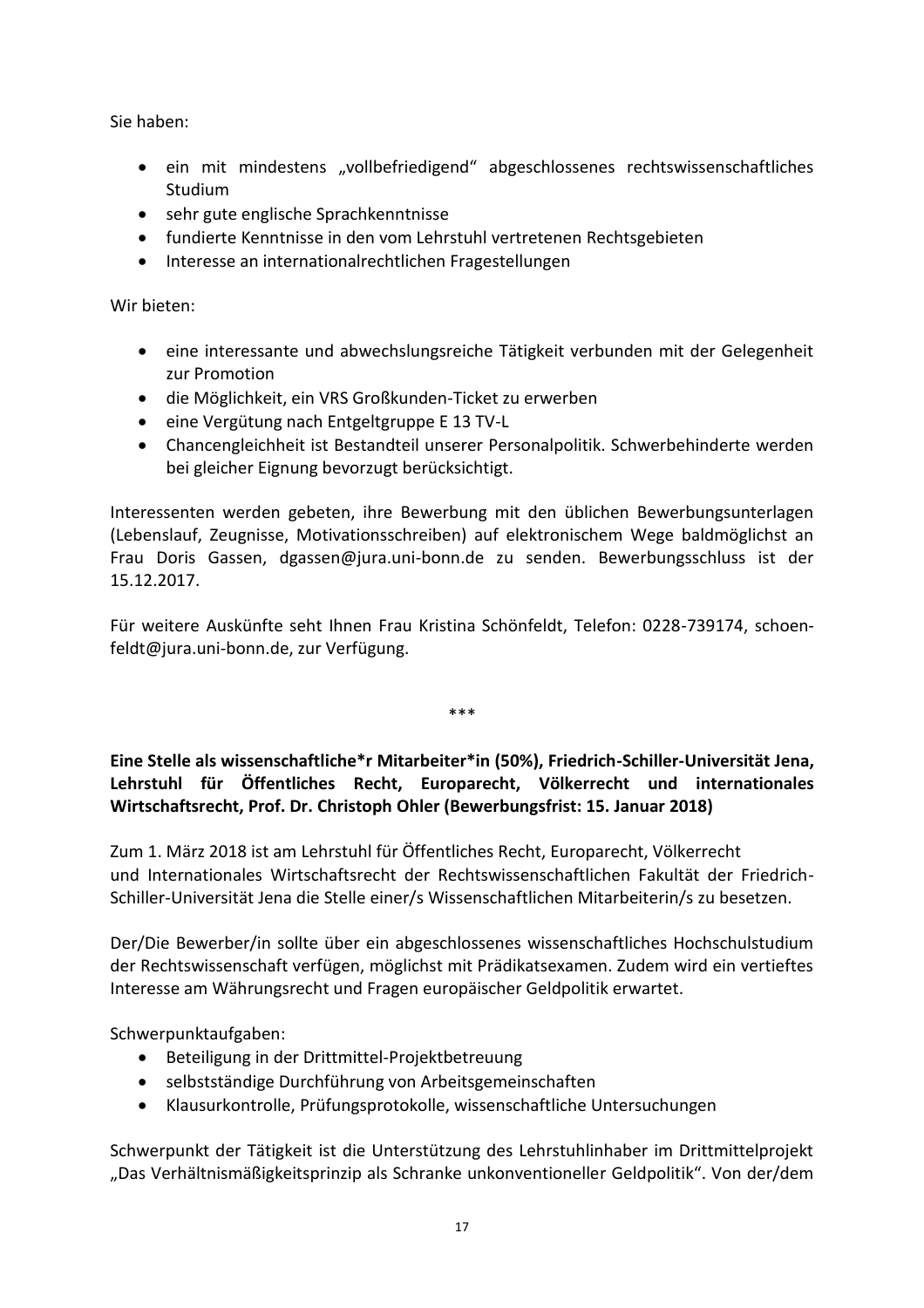Bewerber/in wird erwartet, dass sie/er an einem wissenschaftlichen Weiterqualifizierungsprojekt (Promotion) arbeitet.

Die Stelle ist befristet für drei Jahre. Es handelt sich um eine halbe Stelle. Die Vergütung richtet sich nach den Bestimmungen des Tarifvertrages für den öffentlichen Dienst der Länder (TV-L) entsprechend den persönlichen Voraussetzung bis zur Entgeltgruppe 13. Schwerbehinderte Menschen werden bei gleicher Eignung, Befähigung und fachlicher Qualifikation bevorzugt berücksichtigt.

Bewerbungen mit vollständigen Bewerbungsunterlagen – gern auch per E-Mail – sind bis zum 15. Januar 2018 zu richten an:

Prof. Dr. Christoph Ohler, LL.M. Friedrich-Schiller-Universität Jena Rechtswissenschaftliche Fakultät Lehrstuhl für Öffentliches Recht, Europarecht, Völkerrecht und Internationales Wirtschaftsrecht Carl-Zeiß-Straße 3 07743 Jena Tel: 03641 942260 Fax: 03641 942262 E-Mail: susanne.prater@uni-jena.de

Wird die Rücksendung der Bewerbungsunterlagen gewünscht, ist ein ausreichend frankierter Rückumschlag beizufügen. Bitte beachten Sie auch unsere Bewerberhinweise unter: [www.uni-jena.de/stellenmarkt\\_hinweis.html.](http://www.uni-jena.de/stellenmarkt_hinweis.html)

Weitere Informationen hier: [http://www.rewi.uni](http://www.rewi.uni-jena.de/rewi2media/Downloads/Ausschreibungen/Stellenausschreibung_endg.pdf)[jena.de/rewi2media/Downloads/Ausschreibungen/Stellenausschreibung\\_endg.pdf](http://www.rewi.uni-jena.de/rewi2media/Downloads/Ausschreibungen/Stellenausschreibung_endg.pdf)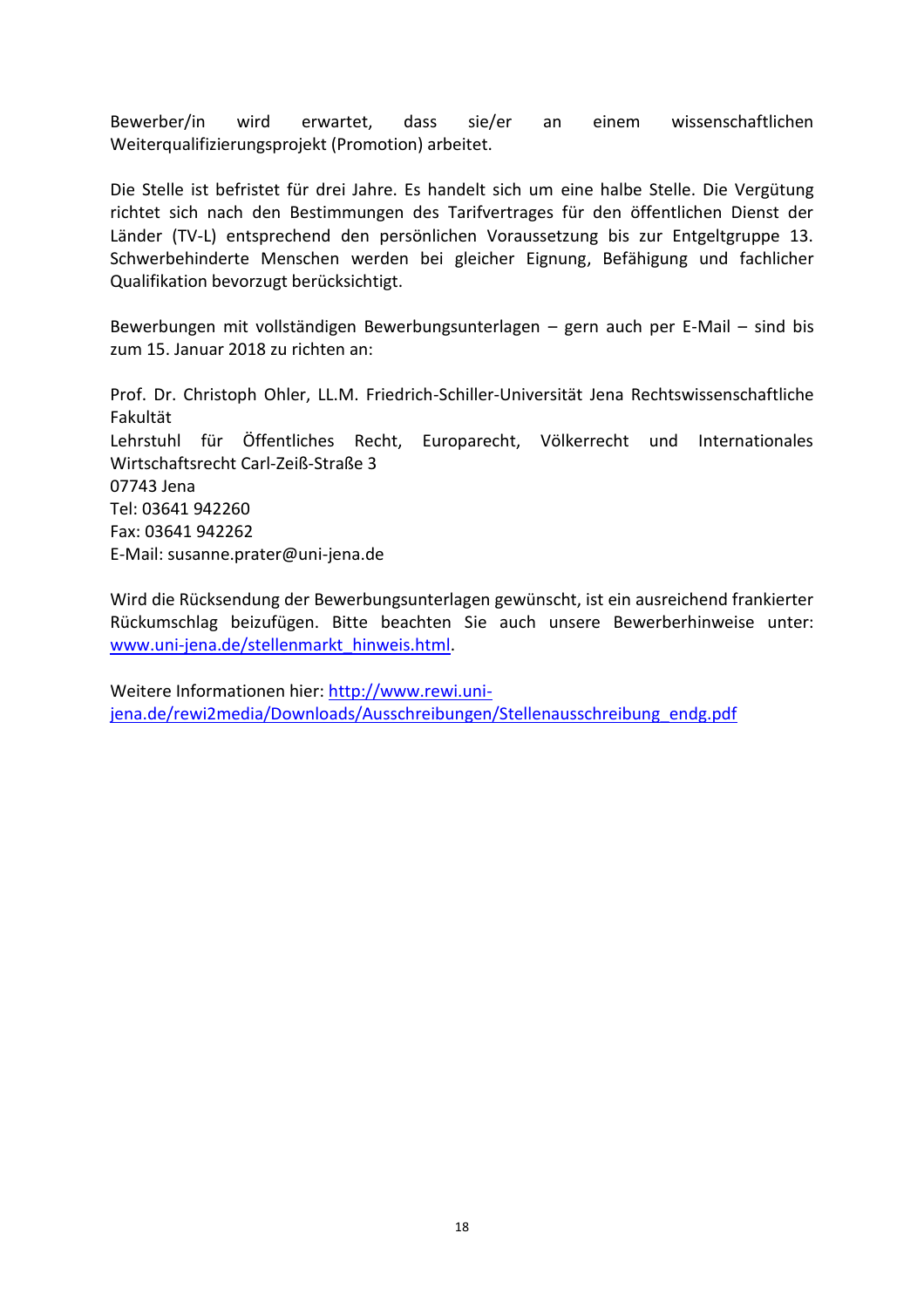## **IV. Call for Papers**

## <span id="page-21-1"></span><span id="page-21-0"></span>**Call for Papers Conference: Latin America and International Law, Universität Hamburg (Deadline 03. December 2017)**

We would like to invite everybody interested in the study of the history of international law in Latin America to participate in our call and to submit proposals for contributions on any of the listed subtopics (see below).

Please send your application in one single PDF file including

- your proposal of around 300 500 words and
- a brief CV (indicating also your institutional affiliation)

## **until December 3, 2017**, to [matthias.packeiser@uni-hamburg.de.](mailto:matthias.packeiser@uni-hamburg.de)

The selection of speakers will be based on the quality of their abstracts and the abstract's suitability to the overall topic of the conference. Selected candidates will be informed by December 8, 2017. At the conference, each speaker will be granted 20 min for his/her presentation. Each presentation will be followed by 10 min-discussions. Unfortunately, we are not able to cover travel or accommodation costs.

## **List of Subtopics:**

## **1. International Law in the Americas before Independence**

- The conquest of America and the formation of modern international law
- Spanish Derecho Indiano and natural rights
- International law and the colonisation of the Americas by other European Empires (Portuguese, Dutch, French, British, et al.)
- International law and resistance to imperialism (Las Casas, Suárez, Vieira, Guamán Poma, et al.)
- $\bullet$  Etc.

## **2. International Law and the Independence in the Americas**

- Decolonization under 19th century international law
- European and U.S. reactions to Latin America's independence
- Toussaint Louverture, Miranda, Bolívar, Santander, O'Higgings, et al.
- $\bullet$  Etc.

## **3. International Law, United States' Imperialism and Latin America**

- Hemispherism, inter-Americanism, and Pan-Americanism
- U.S. interventions and imperialism (e.g. the Mexican-American War)
- The Monroe Doctrine and the Roosevelt Corollary
- $\bullet$  Etc.

## **4. The Particularity of Latin American International Law**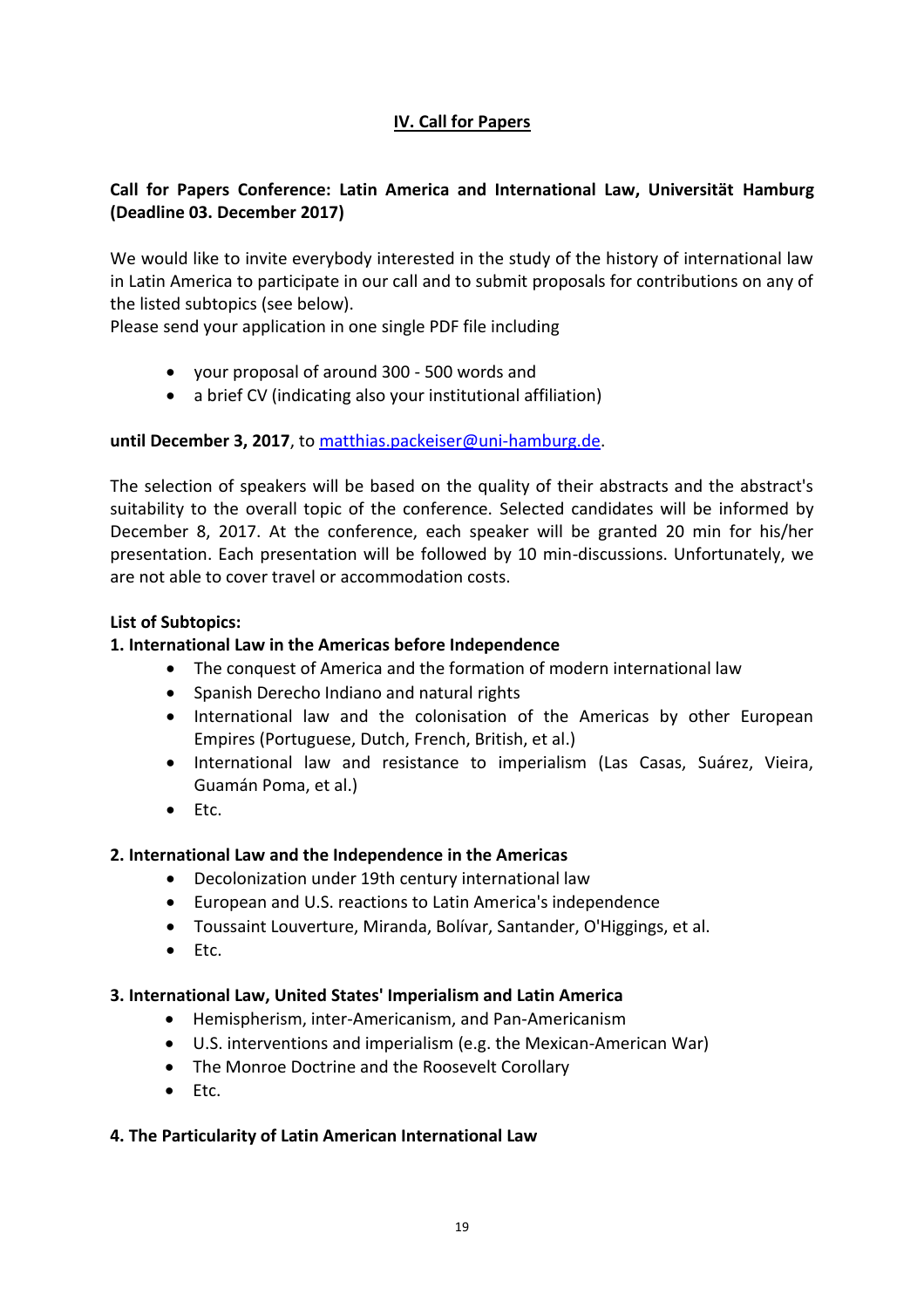- The discussion on the existence of an independent sphere of international law (Alejandro Álvarez, Amancio Alcorta, Rafael F. Seijas, Manuel de Sá Vianna, Jesús María Yepes, et al.)
- Latin American particularities in international law (uti possidetis, compulsory arbitration for the settlement of State to State disputes, norms limiting the right of foreign interventions, et al.)
- $\bullet$  Etc.

#### **5. International Law, Globalisation, and Latin America**

- Latin America's role in international law in the 19th and early 20th century
- Trade as a motor of international integration? Law as a motor of peace?
- Legal equality (e.g. the Second Hague Peace Conference)
- Prohibition of the use of force to collect sovereign debt
- $\bullet$  Etc.

#### **6. New Latin American Approaches to International Law?**

Creole, Mestizo, Decolonial international law, etc.

#### **7. Germany and the History of International Law in the Americas**

- Karl V, Emperor of the Holy Roman Empire, the conquest of America, and the colonisation of Venezuela, New Granada, and the River Plate
- German colonial companies, El Dorado and colonial accumulation of capital: The Welser Bank in Klein Venedig
- German philosophy, international law, and the colonisation of America: Kant, Hegel, Marx, and Schmitt
- $\bullet$  Ftc

More information here

<https://www.jura.uni-hamburg.de/forschung/graduiertenschule/ambsl/konferenz> .

\*\*\*

<span id="page-22-0"></span>**ESIL IGIEL - Call for Papers: International law on sustainable development, climate change and environmental protection in times of disorder and contestation, Hebrew University of Jerusalem, 28 February - 1 March 2018 (Deadline: 15 December 2017).**

The ESIL Interest Group on International Environmental Law will hold an event on the occasion of the 2018 ESIL Research Forum in Jerusalem (28 February-1 March 2018).

Session on International law on sustainable development, climate change and environmental protection in times of disorder and contestation.

More information here: [http://www.esil-sedi.eu/sites/default/files/89\\_0.pdf](http://www.esil-sedi.eu/sites/default/files/89_0.pdf)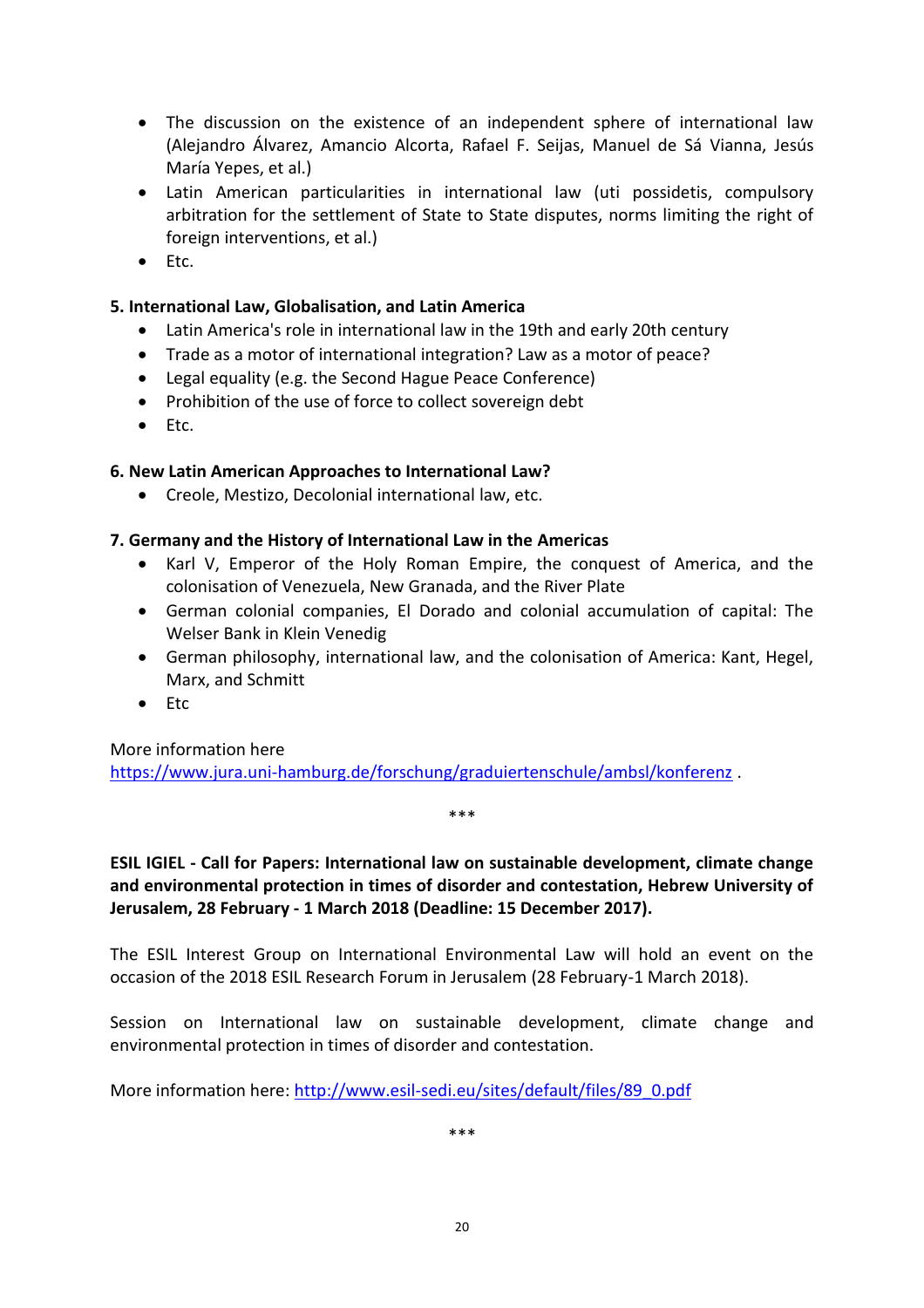<span id="page-23-0"></span>**ESIL IGILTP - Call for Papers: Transcendent principles and pluralism in international law: the complex, the simple, and the universal, Manchester, 13-15 September 2018 (Deadline: 31 December 2017).**

The ESIL Interest Group on International Legal Theory and Philosophy will hold an event on the occasion of the14th ESIL annual conference on 13-15 September 2018 in Manchester.

Transcendent principles and pluralism in international law: the complex, the simple, and the universal.

More information here:<http://www.esil-sedi.eu/sites/default/files/444.pdf>

\*\*\*

## <span id="page-23-1"></span>**The law behind rule of law transfers - GoJIL Call for papers, Goettingen Journal of International Law (Deadline 31. December 2017)**

In 2018, with Till Patrik Holterhus as special issue editor, the Goettingen Journal of International Law (GoJIL) will publish a special issue on "The law behind rule of law transfers".

### **Description:**

Globalization and internationalization have led to drastically increased interaction between state and non-state actors, both on the international and supranational level. Such interactions provide a fertile soil for the "transfer" of legal concepts – transfer here to be understood as the inter-regime process of promoting, implementing and safeguarding a legal concept.

One fundamental legal concept that has been and still is a main subject of these transfer processes is the "rule of law". With roots reaching back into ancient Athens and Rome, the late Middle Ages, the Enlightenment-fostered great Revolutions of the 18th century, and its final conceptual formation in the 19th and 20th century, the rule of law can best be described as a set of principles organizing the relationship between a community and its governing institutions, with the aim of subjecting power to law by institutional and procedural means – namely the existence of general, predictive and enforceable laws; a public monopoly of power; the governing institutions being bound by the law and legitimized by the governed community, and the separation of powers.

The process of transferring the rule of law in regime interactions has extensively been studied in academia. This GoJIL special issue intends to contribute to these efforts by adopting a specific legal perspective that has not yet received much attention – the law that applies to these transfer processes. For this purpose, the issue will feature several case studies that identify and explore the legal sources, norms and procedures that drive and govern the various transfer processes, with a particular focus on transfers occurring in complex, interdependent supranational and international contexts.

#### **Topics:**

Against this background a plethora of relevant and interesting legal regime interactions come to mind. To name only a few, topics could include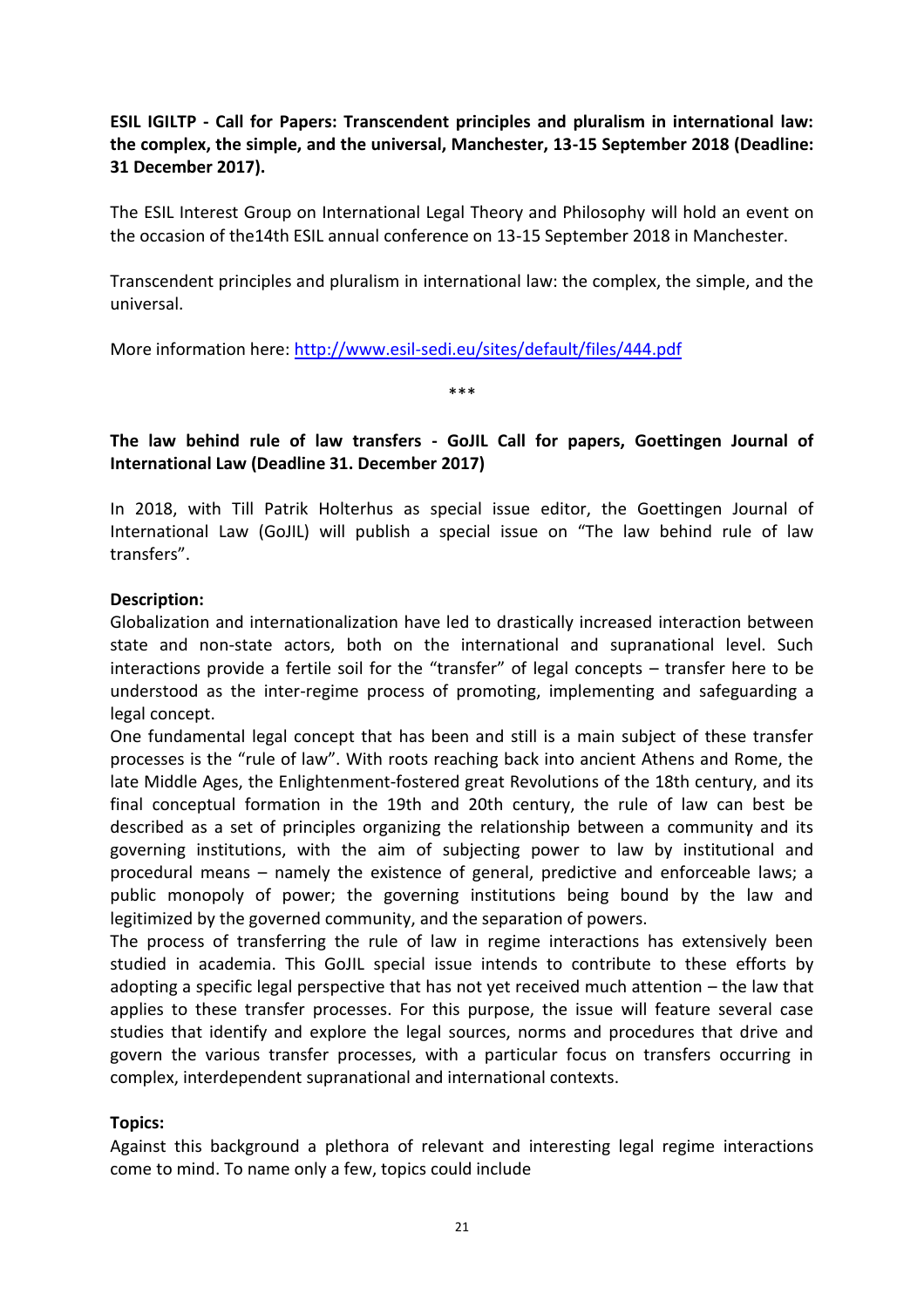- the European Union's mandate and mechanisms of promoting the rule of law in accession and association processes, as well as the European Union's enforcement and safeguarding instruments regarding rule of law standards in its member states
- the United Nations' mandate and methods to promote the rule of law in its member states, e.g. by means of Security Council resolutions
- the normative basis of rule of law implementation in situations and by means of post-conflict administration (by the United Nations or other international actors)
- belligerents' obligation under international humanitarian law to restore, maintain, and ensure law and order in occupied territories
- rule of law clauses in bi- or plurilateral trade agreements, and the design of interlinked sanction and suspension mechanisms
- the World Bank's mandate and current rule of law assistance/reform programs and the legal design of their implementation mechanisms
- rule of law-dialogues and their intergovernmental legal arrangements
- integrated and institutionalized rule of law-dialogues between national/European courts and their legal foundations and implications

### **Procedure:**

The submissions deadline for full papers is December 31st, 2017.

For this call for papers, GoJIL will accept abstracts of paper projects submitted before October 15th, 2017. If an abstract is submitted, the author will be informed before October 31st, 2017 whether or not GoJIL considers the topic particularly relevant and would appreciate to receive the full paper. **The submission of abstracts is not mandatory**, but offers an opportunity for early communication with the editors.

All full papers received will be submitted to a double-blind peer review. They must be written in English and should not exceed 15,000 words, including footnotes.

The GoJIL article guidelines can be found at here.

In case of any questions feel free to contact the special issue editor (tholter@unigoettingen.de) or the GoJIL Editors-in-Chief [\(info@gojil.eu\)](mailto:info@gojil.eu).

## **Deadlines:**

- October 29th, 2017 Submission of paper abstracts
- October 31st, 2017 Selection of abstract authors to submit a full paper
- December 31st, 2017 Submission of full papers (with or without previous abstract) ˗ January 15th, 2018 – Final selection of published papers

\*\*\*

<span id="page-24-0"></span>**Call for Papers - ESIL Annual Conference 2018, Manchester: 'International law and universality' (Deadline: 31 January 2018).**

#### **2018 ESIL ANNUAL CONFERENCE**

The 14th Annual Conference of the European Society of International Law will be held at The University of Manchester on 13 - 15 September 2018. It will be facilitated by the Manchester International Law Centre (MILC).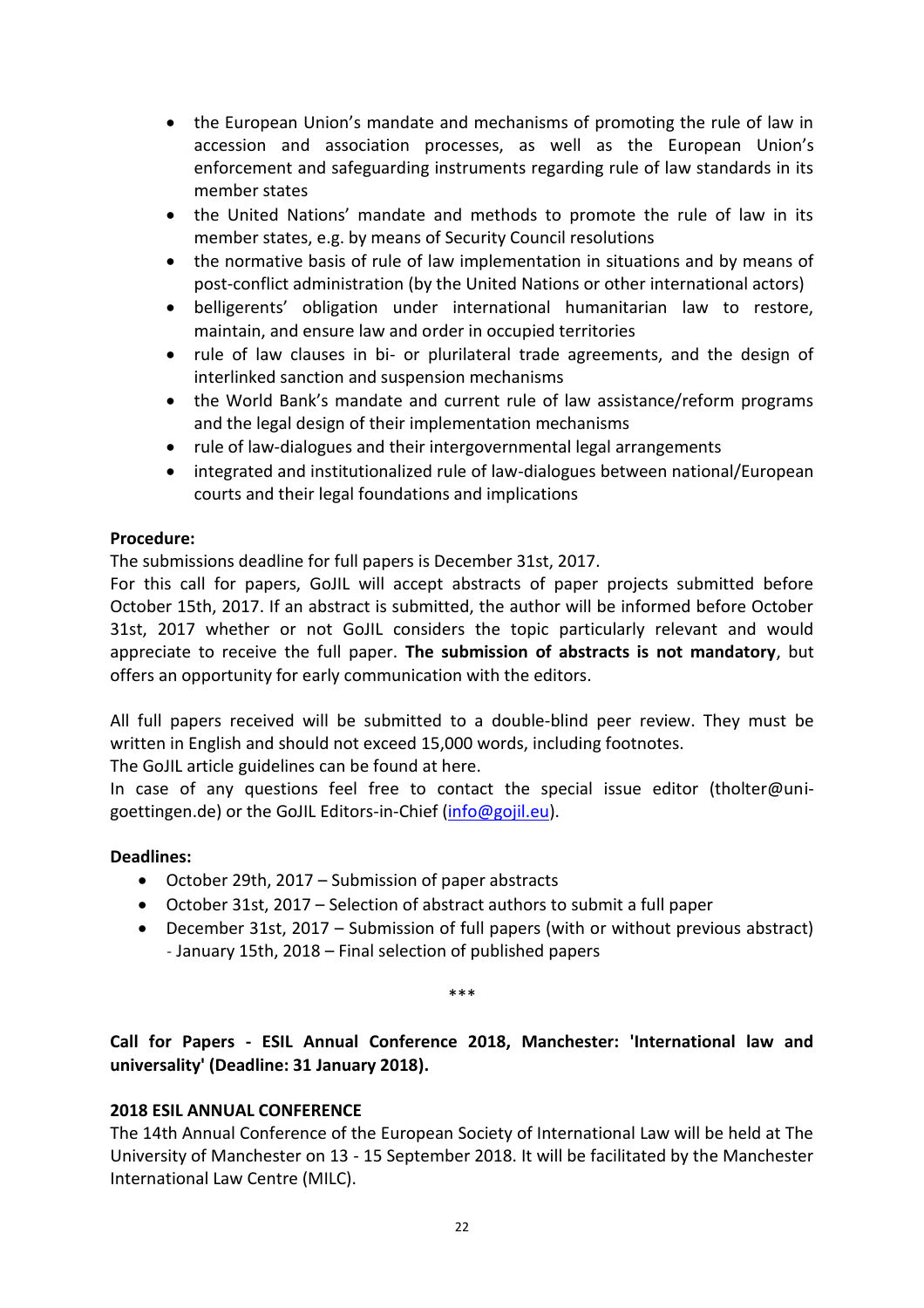**The overall theme of the conference is 'International law and universality'.** Paper proposals are welcome from individuals and panel proposals are welcome from ESIL Interest Groups and should relate to one of the following eight themes:

- The 'Particular' vs the 'Universal' in International Law
- Universality and regimes
- Universality and adjudication
- A European tradition of Universality?
- Universality and the teaching of international law
- Universality and the working languages of international law
- Critique and resistance to Universality
- Universality over time

Further details of the conference theme, the themes of the agora panels, and the submission procedure can be found in the **CALL FOR PAPERS**

The deadline for the submission of proposals is **31 January 2018.**

Note: Pre-conference ESIL Interest Group events will be held during the morning of Thursday 13 September.

More information here:<http://www.esilconference2018.com/call-for-papers/>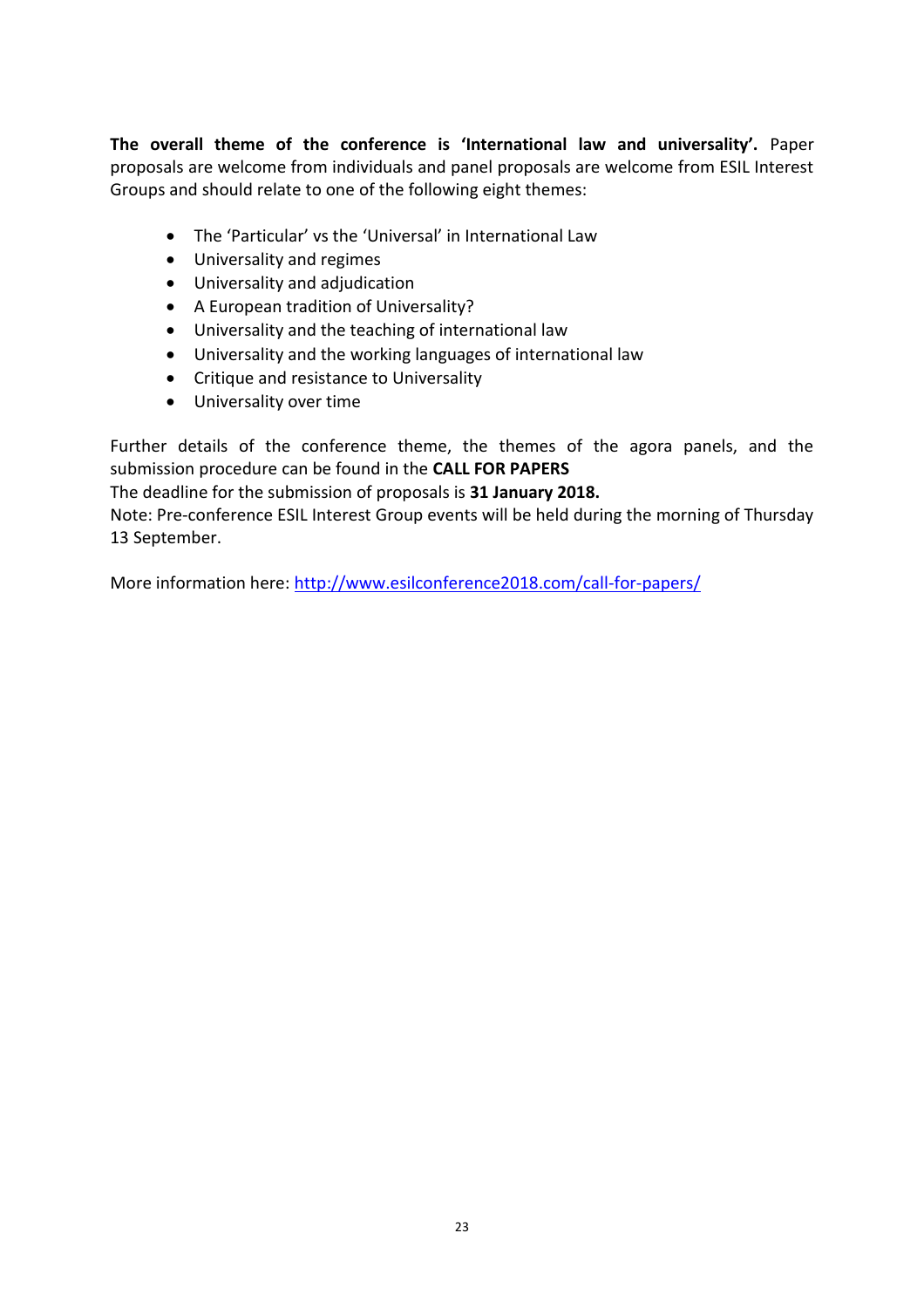#### **V. Winter Schools und Weiterbildung**

## <span id="page-26-1"></span><span id="page-26-0"></span>**Winter Academy - Corporate Social Responsibility in Transnational Law and Practice, T.M.C. Asser Instituut, The Hague, 8-12 Janurary 2018 (Deadline for Application: 1 December 2017).**

The T.M.C. Asser Instituut is organizing a new Winter Academy in the framework of its recently launched research project on Doing Business *Right*. The Winter Academy investigates the multiple ways through which the law encourages, steers and, at times, even mandates corporate social responsibility in our interconnected environment. As globalization has changed the way we consume, work and live, transnational corporations impact the lives of multitudes of people across the globe. The question then becomes how to ensure that corporations do so responsibly, and particularly without disruption to livelihoods through environmental damage, labor abuse, human rights violations or threats to health and safety.

This five-day Winter Academy provides a comprehensive overview of the legal mechanisms ensuring that multinational corporations conduct their business activities responsibly. The program will feature renowned academics and experienced practitioners in the fields of international and European law, private law, corporate social responsibility, business and human rights. They will address the general theory underlying the many legal routes to corporate social responsibility, as well as the practical implementation of some of the most frequently employed legal mechanisms by analysis of several case studies.

ABN Amro has generously offered to fund 5 scholarships covering the tuition fee of the Winter Academy for outstanding Master and PhD students. To apply for these scholarships, please send a motivation letter and a CV to [conferencemanager@asser.nl.](mailto:conferencemanager@asser.nl)

When? 8-12 January 2018 Where? T.M.C. Asser Instituut in The Hague Price: Students/NGO employees: € 895 - Other Professionals: € 1295 More information and registration at [http://www.asser.nl/education](http://www.asser.nl/education-events/events/?id=2992)[events/events/?id=2992](http://www.asser.nl/education-events/events/?id=2992)